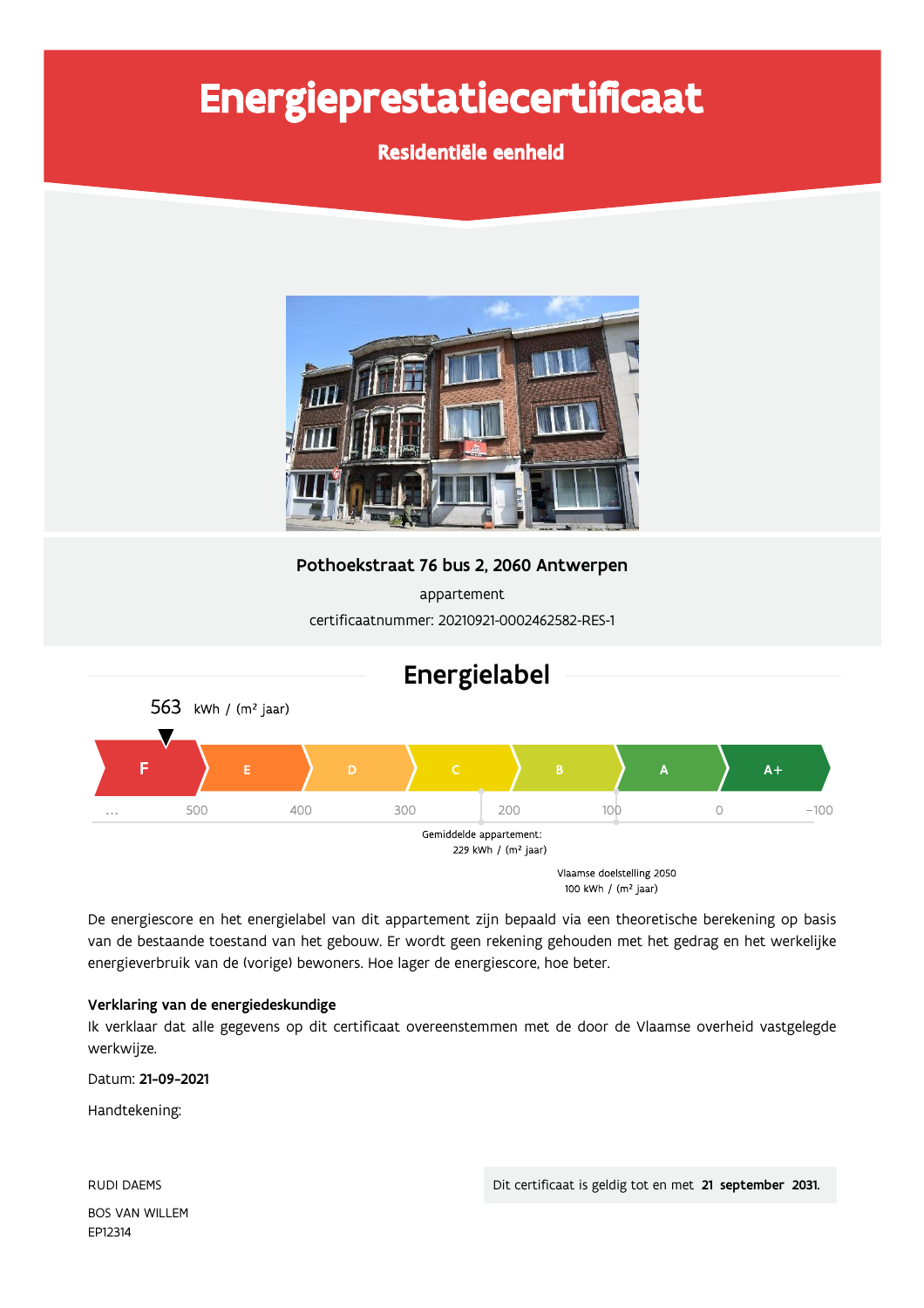## Huidige staat van het appartement

Om met uw appartement te voldoen aan de energiedoelstelling, zijn er twee mogelijke pistes:

OF

 $2^{\circ}$ 

#### $(1)$ Inzetten op isolatie en verwarming

Kans op oververhitting

Buitenzonwering aanwezig

U isoleert elk deel van uw appartement tot doelstelling de én  $\sf u$ voorziet een energie-efficiënte verwarmingsinstallatie (warmtepomp, condenserende ketel, (micro-)WKK. efficiënt warmtenet  $\bigcap_{ }$ decentrale toestellen met een totaal maximaal vermogen van 15 W/m<sup>2</sup>).

### Energielabel van het appartement

U behaalt een energielabel A voor  $_{\text{IIW}}$ appartement(= energiescore van maximaal 100 kWh/(m<sup>2</sup> jaar)). U kiest op welke manier u dat doet: isoleren, efficiënt verwarmen, efficiënt ventileren, zonne-energie, hernieuwbare energie ...



Niet bekend

Geen zonneboiler of zonnepanelen aanwezig

De U-waarde beschrijft de isolatiewaarde van daken, muren, vloeren, vensters ... Hoe lager de U-waarde, hoe beter het constructiedeel isoleert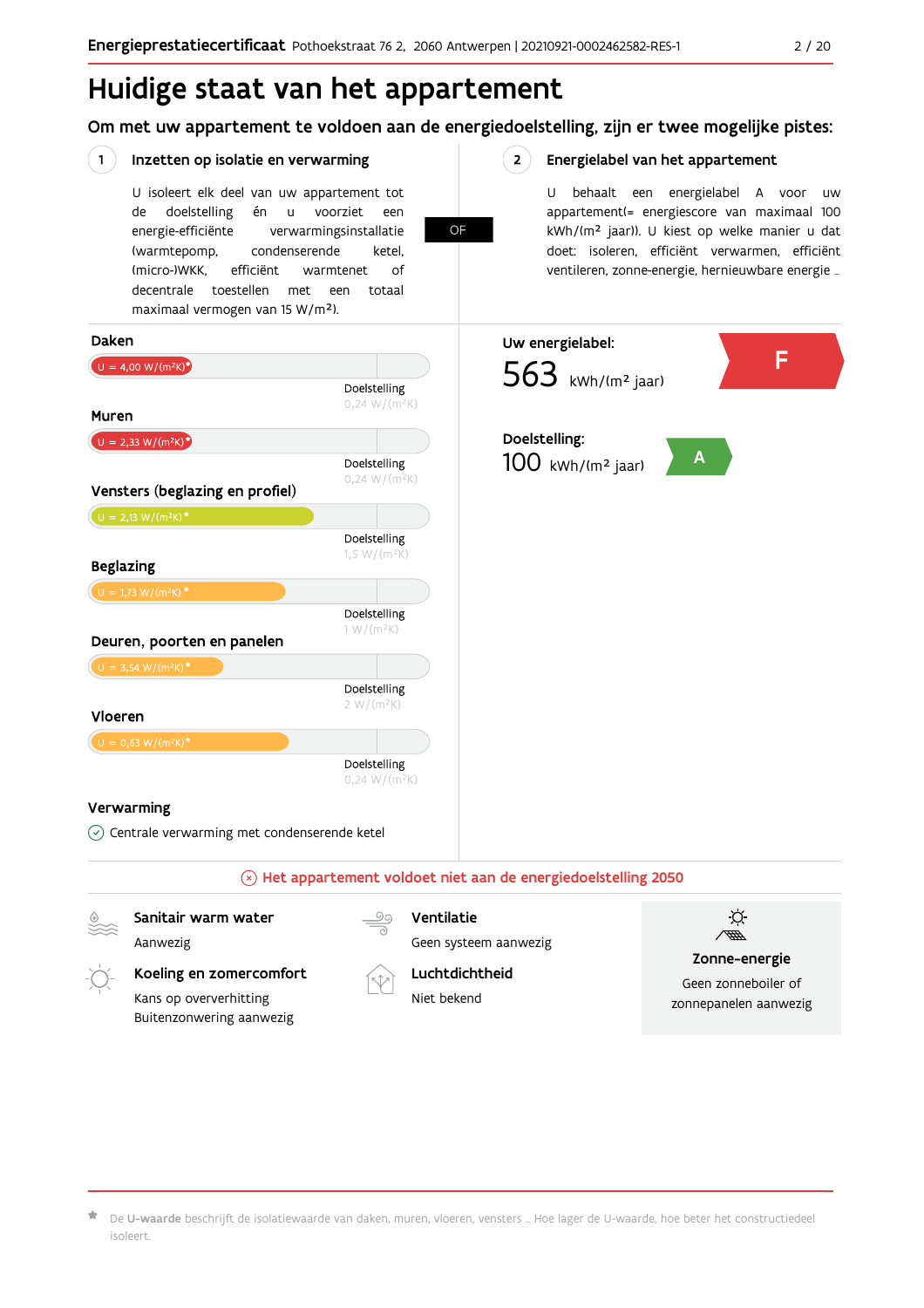## Overzicht aanbevelingen

In deze tabel vindt u aanbevelingen om uw appartement energiezuiniger te maken. De aanbevelingen zijn gebaseerd op piste 1. Kunt u ze niet allemaal uitvoeren, dan helpen ze u ook om via piste 2 de doelstelling te halen. Vraag advies aan een specialist voordat u met de renovatiewerken start.

De volgorde in deze tabel is automatisch bepaald en is niet noodzakelijk de juiste volgorde om aan de slag te gaan. Het is louter een eerste indicatie op basis van de energieprestatie.

|              | <b>HUIDIGE SITUATIE</b>                                                                                                                      | <b>AANBEVELING</b>                                                           |
|--------------|----------------------------------------------------------------------------------------------------------------------------------------------|------------------------------------------------------------------------------|
|              | Daken<br>59 m <sup>2</sup> van het dak is vermoedelijk niet geïsoleerd.                                                                      | Plaats isolatie.                                                             |
|              | <b>Vensters</b><br>0,5 m <sup>2</sup> van de vensters bestaat uit glasbouwstenen.                                                            | Vervang de vensters en de glasbouwstenen.                                    |
| $\mathbf{H}$ | Muren<br>105 m <sup>2</sup> van de muren is vermoedelijk niet geïsoleerd.                                                                    | Plaats isolatie.                                                             |
|              | Vensters<br>3,7 m <sup>2</sup> van de vensters heeft dubbele beglazing. De<br>raamprofielen zijn thermisch weinig performant.                | Vervang de vensters.                                                         |
| $\mathbf{H}$ | Vloeren<br>63 m <sup>2</sup> van de vloer is vermoedelijk niet geïsoleerd.                                                                   | Plaats isolatie.                                                             |
|              | Deuren, poorten en panelen<br>1 m <sup>2</sup> van de deuren of poorten en 0,6 m <sup>2</sup> van de<br>panelen zijn onvoldoende geïsoleerd. | Vervang de deuren, poorten en panelen.                                       |
|              | Zonne-energie<br>Er is geen installatie op zonne-energie aanwezig.                                                                           | Onderzoek de mogelijkheid om zonnepanelen of een<br>zonneboiler te plaatsen. |
|              | • Energetisch helemaal niet in orde • Energetisch niet in orde • Zonne-energie                                                               |                                                                              |

## Energielabel na uitvoering van de aanbevelingen

Als u beslist om uw appartement stapsgewijs te renoveren in de hierboven gesuggereerde volgorde, geeft de onderstaande energieschaal een overzicht van waar uw appartement zich na elke stap zal bevinden op de energieschaal. Verandert u de volgorde, dan verandert ook de impact van elke maatregel. Dat kan hier niet weergegeven worden. Bij de plaatsing van een installatie op zonne-energie zal het energielabel nog verder verbeteren.

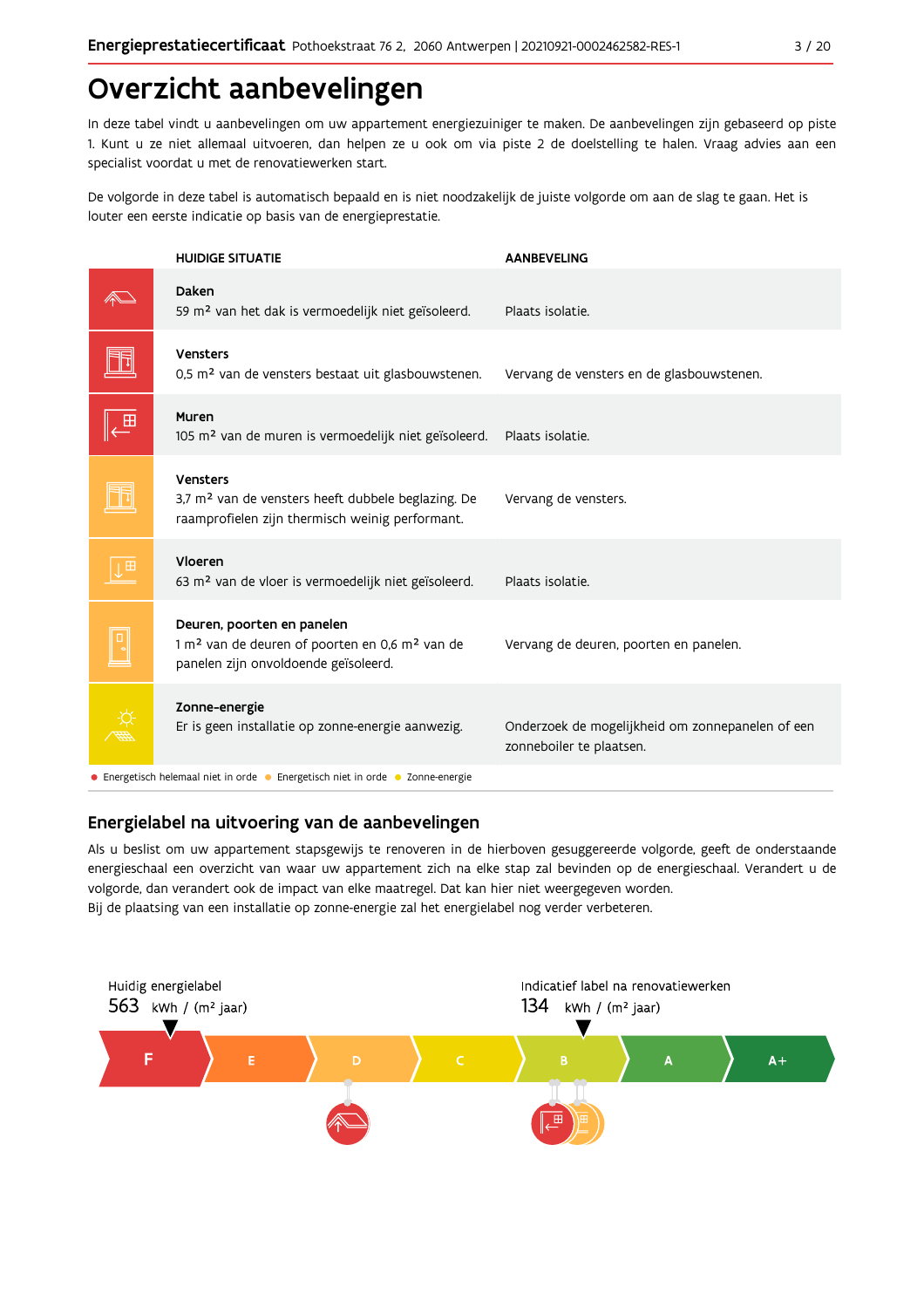## Aandachtspunten

 $\left( \begin{array}{c} 1 \end{array} \right)$ 

 $\frac{5}{2}$ 

Hou rekening met de volgende aspecten als u uw appartement energiezuinig en comfortabeler wilt maken.

Luchtdichtheid: De luchtdichtheid van uw appartement is niet gemeten. Een goede luchtdichtheid is nodig om de warmte niet via spleten en kieren te laten ontsnappen. Let er bij de renovatie op dat de werken luchtdicht uitgevoerd worden. U kunt nadien de luchtdichtheid laten meten om eventueel overblijvende lekken op te sporen en uw energielabel mogelijk nog te verbeteren.

Ventilatie: Uw appartement beschikt mogelijk niet over voldoende ventilatievoorzieningen. Een goede ventilatie is echter noodzakelijk om een gezond binnenklimaat te garanderen. Voorzie bij uw renovatie daarom in een ventilatiesysteem. Om energie te besparen, kunt u het best kiezen voor een systeem met vraagsturing of warmteterugwinning.



Koeling en zomercomfort: Uw appartement heeft kans op oververhitting, ondanks de aanwezige zonwering. Vermijd de plaatsing van een koelinstallatie, want die verbruikt veel energie. Bekijk of andere maatregelen mogelijk zijn om oververhitting tegen te gaan: 's nachts intensief ventileren, bijkomende zonwering ...



Sanitair warm water: Uw appartement beschikt niet over een zonneboiler. Overweeg de plaatsing van een zonneboiler of warmtepompboiler. Daarmee kunt u energie besparen.



#### Renovatie gebouw

Bij een gebouw met meerdere (woon)eenheden zal de energetische renovatie vooral betrekking hebben op de gemeenschappelijke delen, zoals de daken, vloeren, buitenmuren en de collectieve installaties. U moet mogelijks samen met de mede-eigenaars beslissen over de renovatie van de gemeenschappelijke delen. Dergelijke renovatie kadert best in een totaalaanpak.

### Let op!

De aanbevelingen, aandachtspunten en eventuele prijsindicaties op het energieprestatiecertificaat worden standaard gegenereerd op de wijze die de Vlaamse overheid heeft vastgelegd. Laat u bijstaan door een specialist om op basis van de aanbevelingen en aandachtspunten een concreet renovatieplan op te stellen. De energiedeskundige is niet aansprakelijk voor de eventuele schade die ontstaat bij het uitvoeren van de standaard gegenereerde aanbevelingen of aandachtspunten.

#### Meer informatie?

- Voor meer informatie over het energieprestatiecertificaat, gebruiksgedrag, woningkwaliteit ... kunt u terecht op www.energiesparen.be.
- Meer informatie over uw appartement vindt u op uw persoonlijke woningpas. Surf naar woningpas.vlaanderen.be om uw woningpas te bekijken.
- Meer informatie over beter renoveren vindt u op www.energiesparen.be/ikbenoveer.

## Gegevens energiedeskundige: **RUDI DAEMS BOS VAN WILLEM**

Kamp C 2 1, 2260 Westerlo EP12314

#### **Premies**

Informatie over energiewinsten, subsidies of andere financiële voordelen vindt u op www.energiesparen.be.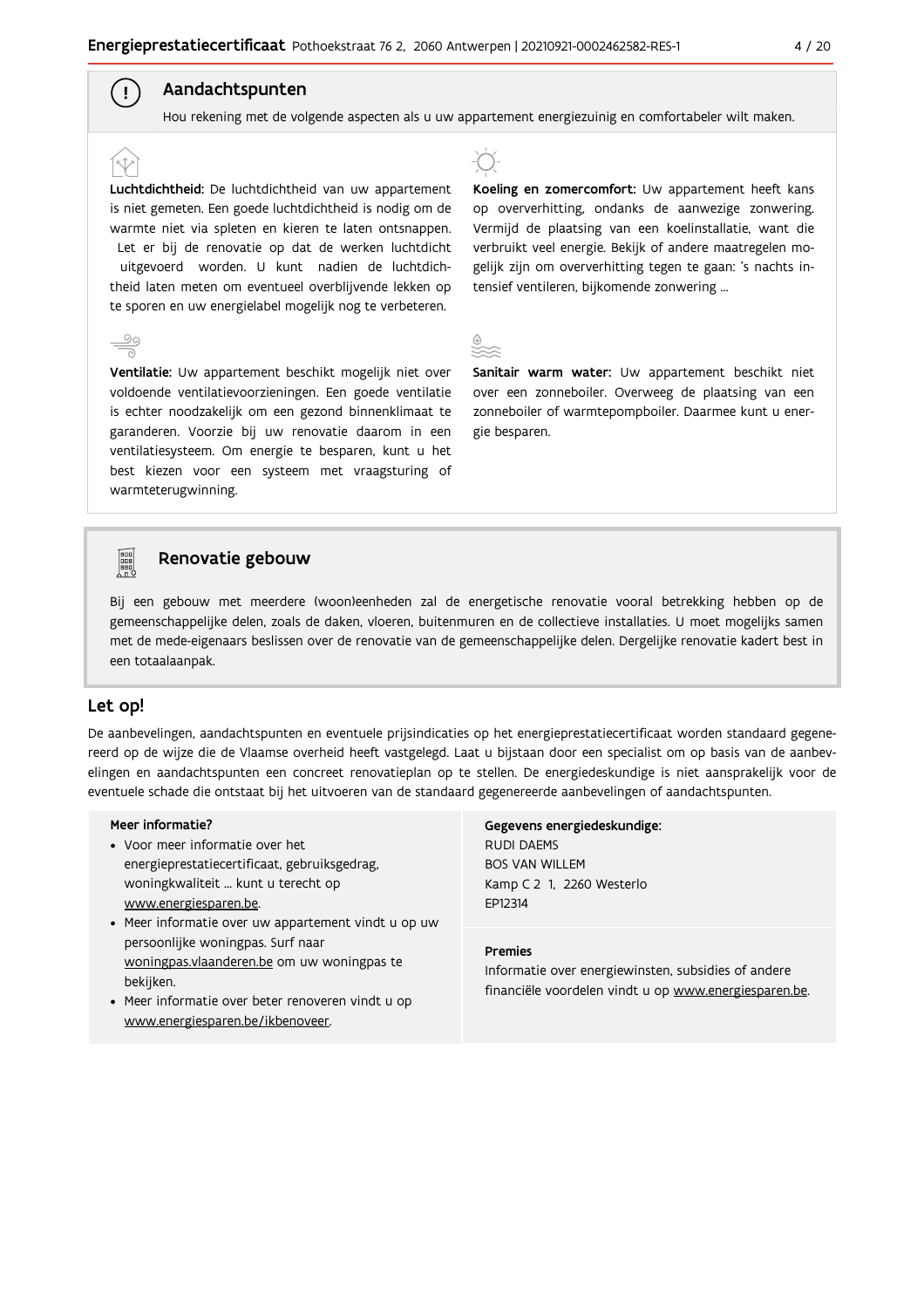## Energieprestatiecertificaat (EPC) in detail

Elk gebouw bestaat uit verschillende onderdelen die met elkaar verbonden zijn. Als u renoveert, kunt u het best al rekening houden met de werken die u later nog gaat uitvoeren.

Dit deel van het energieprestatiecertificaat gaat dieper in op de aanbevelingen van uw appartement. Samen met uw architect of andere vakman kunt u op basis hiervan een renovatieplan opstellen.

## Inhoudstafel

| Daken                            |    |
|----------------------------------|----|
| Vensters en deuren               | 9  |
| Muren.                           | 12 |
| Vloeren                          | 15 |
| Ruimteverwarming                 | 17 |
| Installaties voor zonne-energie. | 18 |
| Overige installaties             | 20 |
|                                  |    |

## 10 goede redenen om nu al te BENOveren

BENOveren is BEter reNOveren dan gebruikelijk is, met hogere ambities op het vlak van energieprestaties, goed gepland en met deskundig advies, zodat ook latere renovatiestappen haalbaar blijven (zie ook www.energiesparen.be/ikbenoveer). Een geBENOveerd appartement biedt veel voordelen:

| 1. Een lagere energiefactuur                |
|---------------------------------------------|
| 2. Meer comfort                             |
| 3. Een gezonder binnenklimaat               |
| 4. Esthetische meerwaarde                   |
| 5. Financiële meerwaarde                    |
| 6. Nodig voor ons klimaat                   |
| 7. Uw appartement is klaar voor uw oude dag |
| 8. Minder onderhoud                         |
| 9. Vandaag al haalbaar                      |
| 10. De overheid betaalt mee                 |

## Renoveren of slopen: let op voor asbest!

Asbest is een schadelijke stof die nog regelmatig aanwezig is in gebouwen. In veel gevallen kunnen asbesttoepassingen op een eenvoudige en vooral veilige manier verwijderd worden. Deze werken en eventuele bijhorende kosten zijn niet inbegrepen in het EPC. Voor meer informatie over (het herkennen van) asbest en asbestverwijdering kunt u terecht op www.ovam.be.

## Hoe wordt het EPC opgemaakt?

De eigenschappen van uw appartement zijn door de energiedeskundige ingevoerd in software die door de Vlaamse overheid is opgelegd. De energiedeskundige mag zich alleen baseren op zijn vaststellingen tijdens het plaatsbezoek en op bewijsstukken die voldoen aan de voorwaarden die de Vlaamse overheid heeft opgelegd. Op basis van de invoergegevens berekent de software het energielabel en genereert automatisch aanbevelingen en eventueel ook prijsindicaties. Bij onbekende invoergegevens gaat de software uit van veronderstellingen, onder meer op basis van het (ver)bouw- of fabricagejaar. Om zeker te zijn van de werkelijke samenstelling van uw muur, dak of vloer kunt u ervoor kiezen om verder (destructief) onderzoek uit te voeren (losschroeven stopcontact, gaatje boren in een voeg, binnenafwerking tijdelijk verwijderen ...).

Voor meer informatie over de werkwijze, de bewijsstukken en de voorwaarden kunt u terecht op www.energiesparen.be.

### Slopen?

Voor oudere appartementen of appartementen in slechte staat, is het soms interessant om het gebouw te slopen en opnieuw te beginnen. Als u sloop overweegt, kunt u voor meer informatie terecht op www.energiesparen.be.

## **Energiedoelstelling 2050**

De energiedoelstelling van de Vlaamse Regering is om tegen 2050 alle woningen en appartementen in Vlaanderen minstens even energiezuinig te maken als een energetisch performante nieuwbouwwoning van 2017.

Ten tijde van de opmaak van dit EPC is het nog niet verplicht om aan die energiedoelstelling te voldoen. Denk echter vooruit! Hou nu al zo veel mogelijk rekening met die energiedoelstelling en streef zelfs naar beter.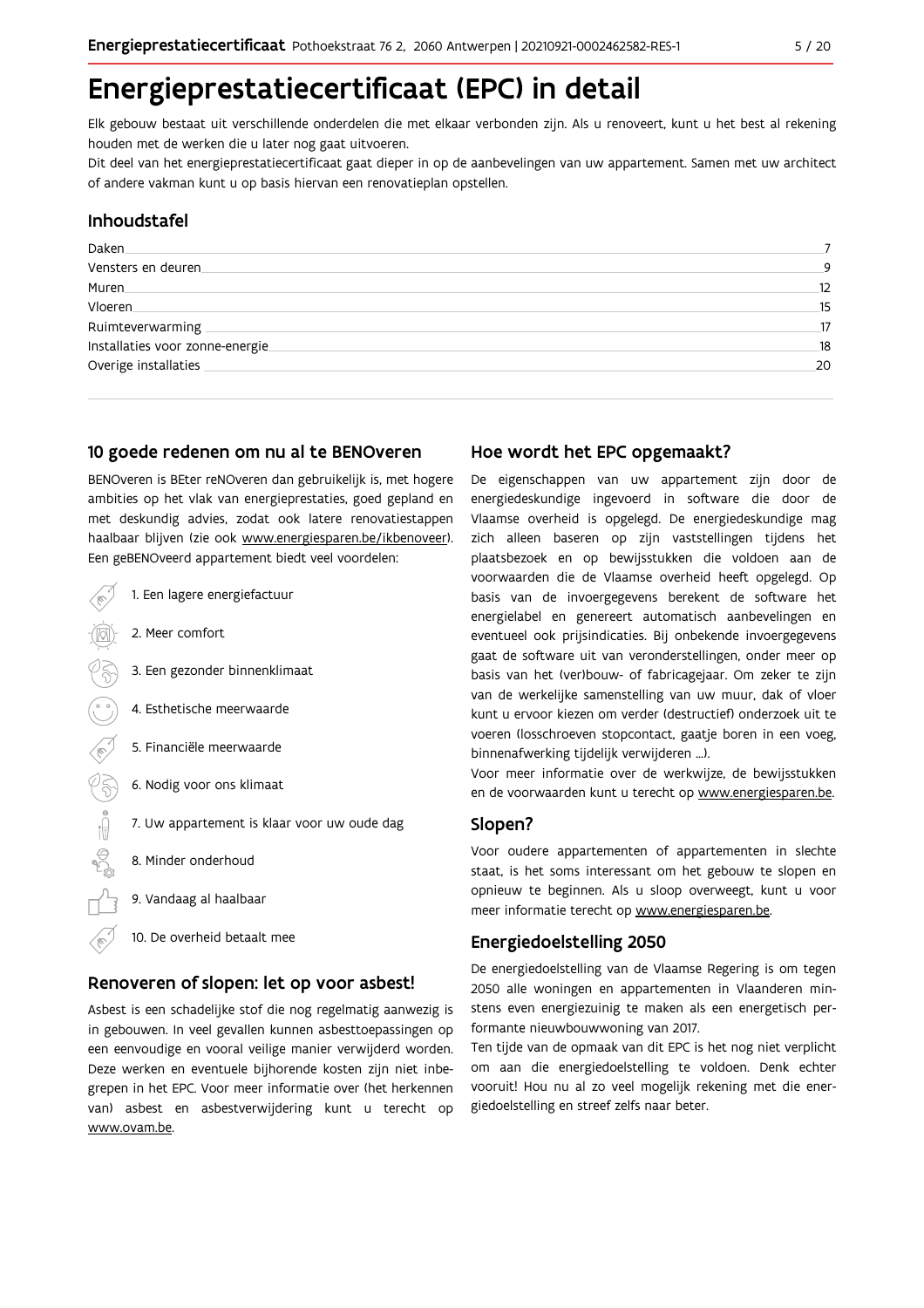## Algemene gegevens

| Gebouw id / Gebouweenheid id                                | 15979542 / 15981007                       |
|-------------------------------------------------------------|-------------------------------------------|
| Datum plaatsbezoek                                          | 11/08/2021                                |
| Referentiejaar bouw                                         | Onbekend                                  |
| Beschermd volume (m <sup>3</sup> )                          | 280                                       |
| Ruimten niet opgenomen in het beschermd volume              | Geen                                      |
| Bruikbare vloeroppervlakte (m <sup>2</sup> )                | 92                                        |
| Verliesoppervlakte (m <sup>2</sup> )                        | 239                                       |
| Infiltratiedebiet $(m^3/(m^2h))$                            | Onbekend                                  |
| Thermische massa                                            | Half zwaar/matig zwaar                    |
| Open haard(en) voor hout aanwezig                           | Neen                                      |
| Niet-residentiële bestemming                                | Geen                                      |
| Ligging van de eenheid in het gebouw                        | Duplex appartement achter het hoofdgebouw |
| Berekende energiescore (kWh/(m <sup>2</sup> jaar))          | 563                                       |
| Karakteristiek jaarlijks primair energieverbruik (kWh/jaar) | 51.803                                    |
| CO <sub>2</sub> -emissie (kg/jaar)                          | 10.427                                    |
| Indicatief S-peil                                           | 194                                       |
| Gemiddelde U-waarde gebouwschil (W/(m <sup>2</sup> K))      | 2,29                                      |
| Gemiddeld installatierendement verwarming (%)               | 80                                        |

## Verklarende woordenlijst

| beschermd volume                                    | Het volume van alle ruimten die men wenst te beschermen tegen warmteverlies naar<br>buiten, de grond en aangrenzende onverwarmde ruimten.                                                                                                                                      |
|-----------------------------------------------------|--------------------------------------------------------------------------------------------------------------------------------------------------------------------------------------------------------------------------------------------------------------------------------|
| bruikbare vloeroppervlakte                          | De vloeroppervlakte binnen het beschermd volume die beloopbaar en toegankelijk is.                                                                                                                                                                                             |
| U-waarde                                            | De U-waarde beschrijft de isolatiewaarde van daken, muren, vensters  Hoe lager de<br>U-waarde, hoe beter de constructie isoleert.                                                                                                                                              |
| R-waarde                                            | De warmteweerstand van een materiaallaag. Hoe groter de R-waarde, hoe beter de<br>materiaallaag isoleert.                                                                                                                                                                      |
| lambdawaarde                                        | De warmtegeleidbaarheid van een materiaal. Hoe lager de lambdawaarde, hoe beter<br>het materiaal isoleert.                                                                                                                                                                     |
| karakteristiek jaarlijks primair<br>energieverbruik | De berekende hoeveelheid primaire energie die gedurende één jaar nodig is voor de<br>verwarming, de aanmaak van sanitair warm water, de ventilatie en de koeling van een<br>appartement. Eventuele bijdragen van zonneboilers en zonnepanelen worden in<br>mindering gebracht. |
| berekende energiescore                              | Een maat voor de totale energieprestatie van een appartement. De berekende<br>energiescore is gelijk aan het karakteristiek jaarlijks primair energieverbuik, gedeeld<br>door de bruikbare vloeroppervlakte.                                                                   |
| S-peil                                              | Een maat voor de energieprestatie van de gebouwschil van een appartement. Het<br>S-peil houdt rekening met de isolatie, de luchtdichtheid, de oriëntatie, de<br>zonnewinsten en de vormefficiëntie. Hoe lager het S-peil, hoe energie-efficiënter de<br>gebouwschil.           |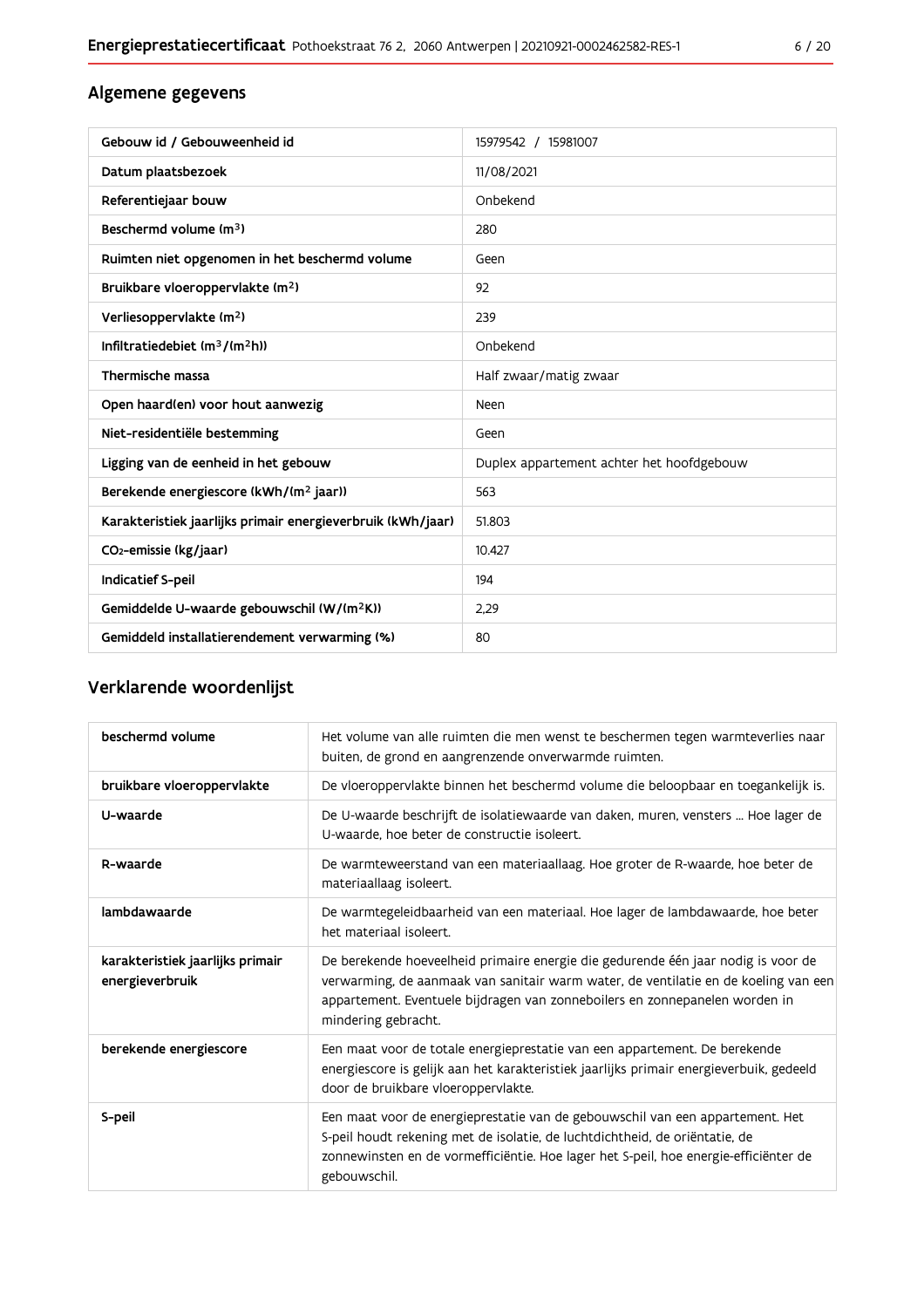## Daken



#### Plat dak

59 m<sup>2</sup> van het platte dak is vermoedelijk niet Plaats isolatie boven op het platte dak. geïsoleerd.

Bij de renovatie van uw dak kunt u het best streven naar een U-waarde van maximaal 0,24 W/(m<sup>2</sup>K). Dat komt overeen met een isolatielaag van ongeveer 14 cm minerale wol of XPS ( $\lambda_a$  = 0,035 W/(m.K)) of 12 cm PUR ( $\lambda_a$  = 0,027 W/(m.K)). Als u de isolatie van uw platte of hellende dak tussen een houten dakstructuur plaatst, moet u de isolatiedikte verhogen tot minstens 22 cm minerale wol.

Hoogstwaarschijnlijk renoveert u uw daklen) maar één keer grondig. Isoleer daarom meteen maximaal. De energiedoelstelling van 0,24 W/(m<sup>2</sup>K) vormt de basis, maar u kunt altijd streven naar beter.

## Denk vooruit!

- · Isoleert u eerst uw dak en dan uw muren? Verleng dan nu al de dakoversteken zodat de buitenmuurisolatie luchtdicht en zonder koudebrug op de dakisolatie kan aansluiten. Plaats ook de regenwaterafvoer zodanig dat er nog plaats genoeg is om buitenmuurisolatie te plaatsen.
- · Wordt het platte dak een stuk dikker door de isolatie? Hou er dan rekening mee dat u ook de dakgoten, brandmuurtjes, dakranden, gevels ... moet verhogen.
- Bent u van plan een ventilatiesysteem, zonneboiler of zonnepanelen te plaatsen? Hou dan nu al rekening met de nodige leidingdoorvoeren of dakverstevigingen.
- · Denk bij de renovatie van uw dak aan functies die u later nog wilt toevoegen (bijvoorbeeld een zolderkamer wordt bureau) en zorg nu al voor voldoende daglicht door bijvoorbeeld dakvlakvensters te integreren in uw dak.

## Een plat dak isoleren

Bij de isolatie van een plat dak kunt u het best kiezen voor een warm dak. Als het platte dak nog in goede staat is, wordt boven op de bestaande dakconstructie een nieuwe laag met dampscherm, isolatie en dakbedekking aangebracht. Als het dak al geïsoleerd is, moet vooraf bekeken worden hoeveel isolatie u nog kunt bijplaatsen. Vraag daarvoor raad aan een specialist.

Een groendak is een mooie en tegelijk ecologische oplossing. Laat een specialist vooraf onderzoeken of u van het platte dak een groendak kunt maken.



## Pas op!

- · Zorg steeds dat de isolatie wind- en luchtdicht geplaatst wordt. Anders gaat een groot deel van het isolatie-effect teniet.
- · Het extra gewicht op de bestaande constructie van het dak heeft mogelijk een impact op de draagkracht en stabiliteit van het dak, de gevels en de fundering.
- · Door het isoleren van het dak gaat de luchtdichtheid van uw appartement er op vooruit en kan de luchtverversing niet meer gebeuren via spleten en kieren. Voorzie dus een ventilatiesysteem om uw appartement te ventileren. Dat is niet enkel essentieel om vochtproblemen te vermijden, maar ook voor uw gezondheid en uw comfort.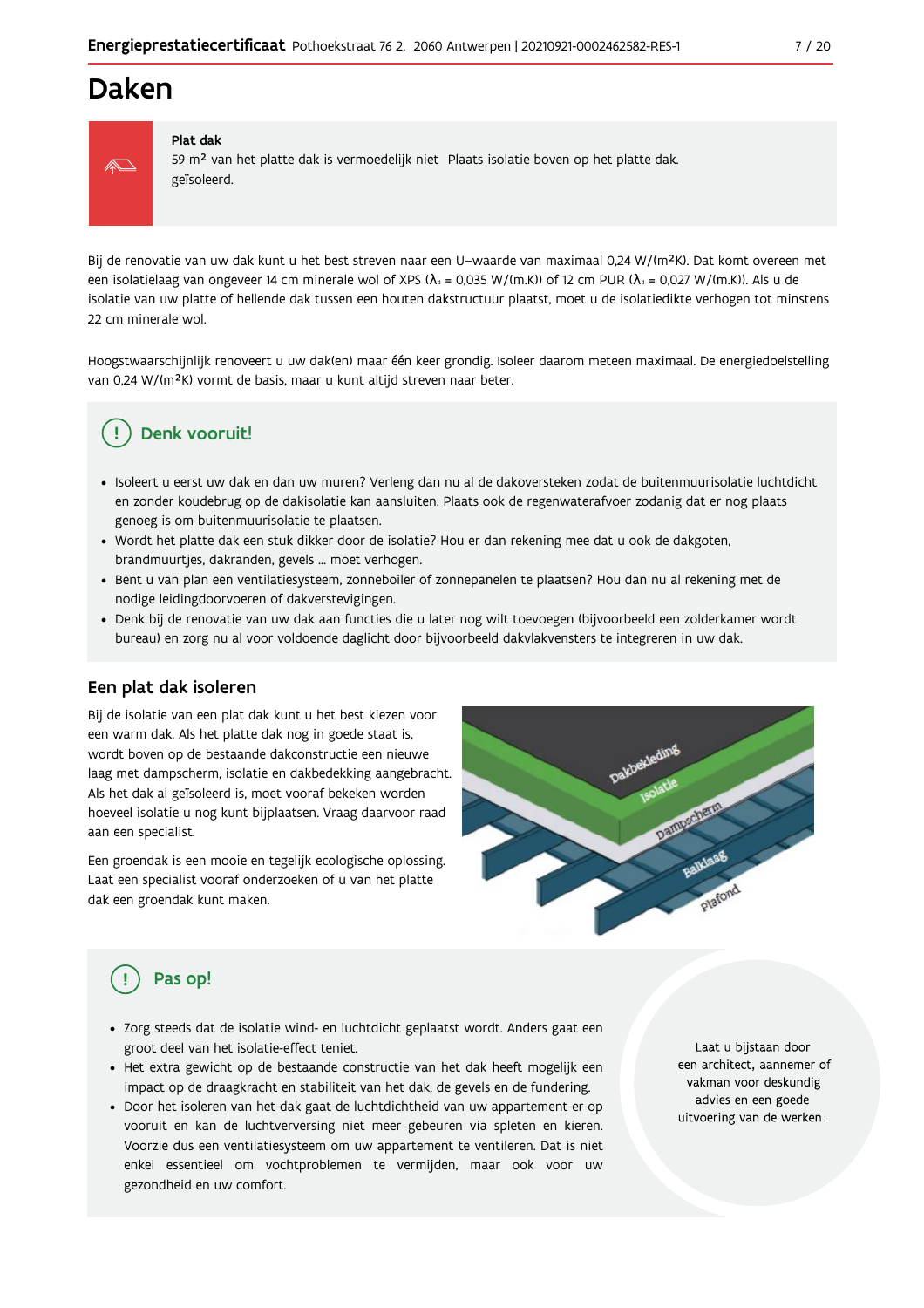## Technische fiche daken

De energiedeskundige heeft de onderstaande gegevens ingevoerd. Bezorg die gegevens aan uw vakman.



Legende

a dak niet in riet of cellenbeton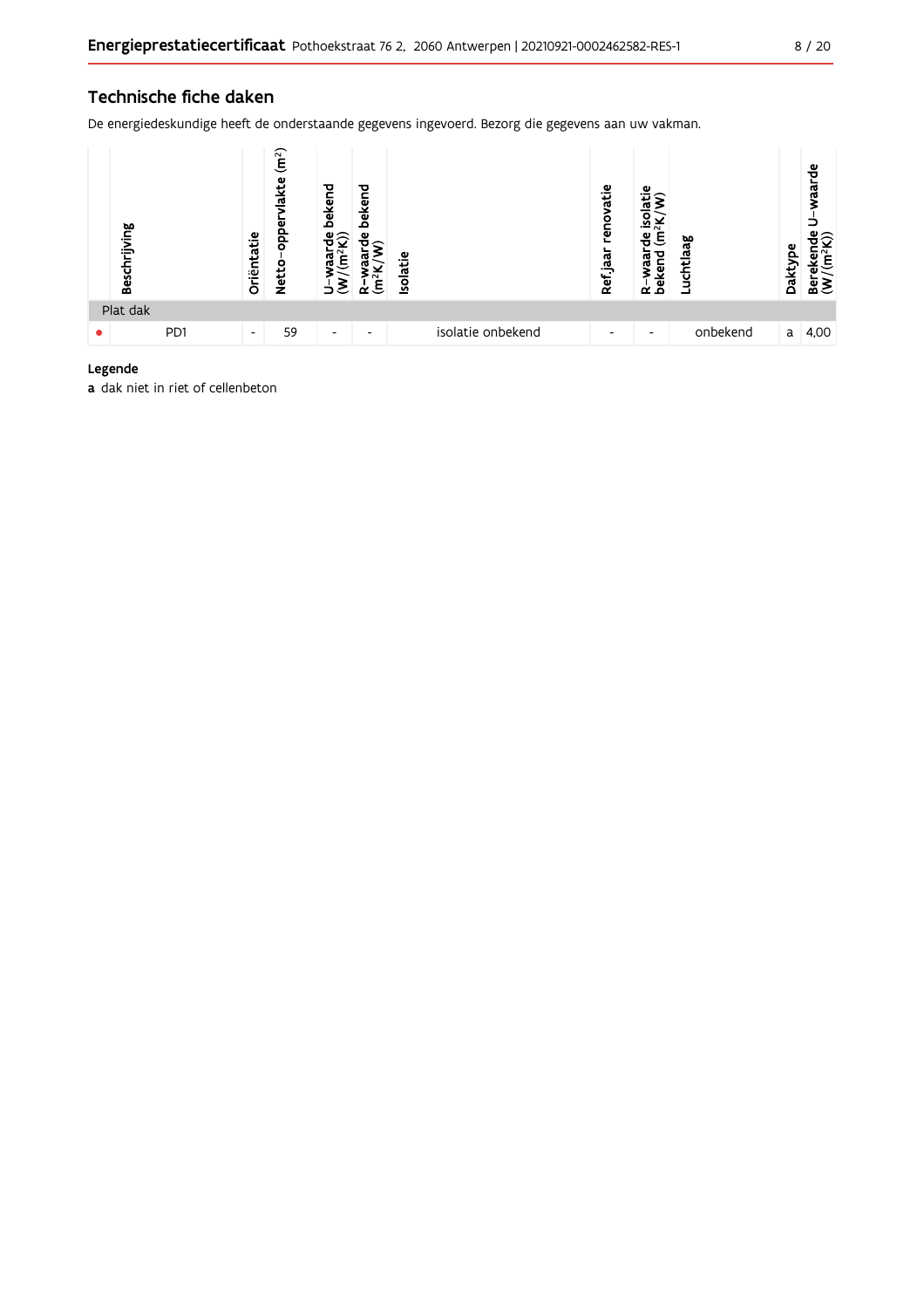## Vensters en deuren

| Vensters<br>0.5 m <sup>2</sup> van de vensters bestaat uit<br>glasbouwstenen. Die zijn niet energiezuinig.                                                                                       | Vervang de glasbouwstenen door nieuwe vensters met<br>hoogrendementsbeglazing en energieperformante<br>raamprofielen.    |
|--------------------------------------------------------------------------------------------------------------------------------------------------------------------------------------------------|--------------------------------------------------------------------------------------------------------------------------|
| Dakvensters en koepels<br>3,7 m <sup>2</sup> van de dakvlakvensters of koepels<br>heeft dubbele beglazing. Dat is weinig<br>energiezuinig. Ook de profielen zijn<br>thermisch weinig performant. | Plaats nieuwe dakvlakvensters of koepels met<br>hoogrendementsbeglazing en energieperformante<br>raamprofielen.          |
| Deuren en poorten<br>1 m <sup>2</sup> van de deuren of poorten is<br>onvoldoende geïsoleerd.                                                                                                     | Vervang de weinig energiezuinige deuren of poorten door<br>een energiezuinig alternatief met sterk isolerende profielen. |
| Panelen<br>0,6 m <sup>2</sup> panelen zijn onvoldoende geïsoleerd.                                                                                                                               | Vervang de weinig energiezuinige panelen door<br>energiezuinige vulpanelen met sterk isolerende profielen.               |
| Proficiat! 6,6 m <sup>2</sup> van de vensters voldoet al aan de energiedoelstelling.                                                                                                             |                                                                                                                          |

De kwaliteit van zowel de beglazing als de profielen bepaalt de energieprestatie van uw vensters. Kies altijd voor dubbele hoogrendementsbeglazing of drievoudige beglazing met een U-waarde van maximaal 1,0 W/(m<sup>2</sup>K). Bij de renovatie van vensters kunt u het best streven naar een U-waarde van maximaal 1,5 W/(m<sup>2</sup>K) voor de vensters (glas + profielen). Naast de vensters in de gevel verdienen ook dakvlakvensters, koepels, lichtstraten, polycarbonaatplaten en glasbouwstenen de nodige aandacht.

Bij de vervanging van uw deuren, poorten of panelen kunt u het best streven naar een U-waarde van maximaal 2 W/(m<sup>2</sup>K). Kies daarom voor een deur of poort met sterk isolerende profielen en panelen. Als de deur glas bevat, kunt u het best kiezen voor dubbele hoogrendementsbeglazing of drievoudige beglazing met een U-waarde van maximaal 1,0 W/(m<sup>2</sup>K).

Hoogstwaarschijnlijk vervangt u uw buitenschrijnwerk maar één keer. Kies daarom meteen voor de meest energie-efficiënte oplossing.

#### J. Denk vooruit!

- · Vervangt u eerst uw buitenschrijnwerk en isoleert u pas nadien uw gevels? Zorg er nu al voor dat de buitenmuurisolatie zonder koudebruggen op de profielen van uw vensters en deuren zal kunnen aansluiten. Zo vermijdt u condensatie en schimmelvorming in uw appartement.
- Bent u van plan om ventilatie te plaatsen met natuurlijke toevoer, eventueel in combinatie met mechanische afvoer? Bouw dan nu al ventilatieroosters in de vensters in.
- · Bent u van plan geautomatiseerde buitenzonwering te plaatsen? Breng dan nu al de nodige bekabeling aan.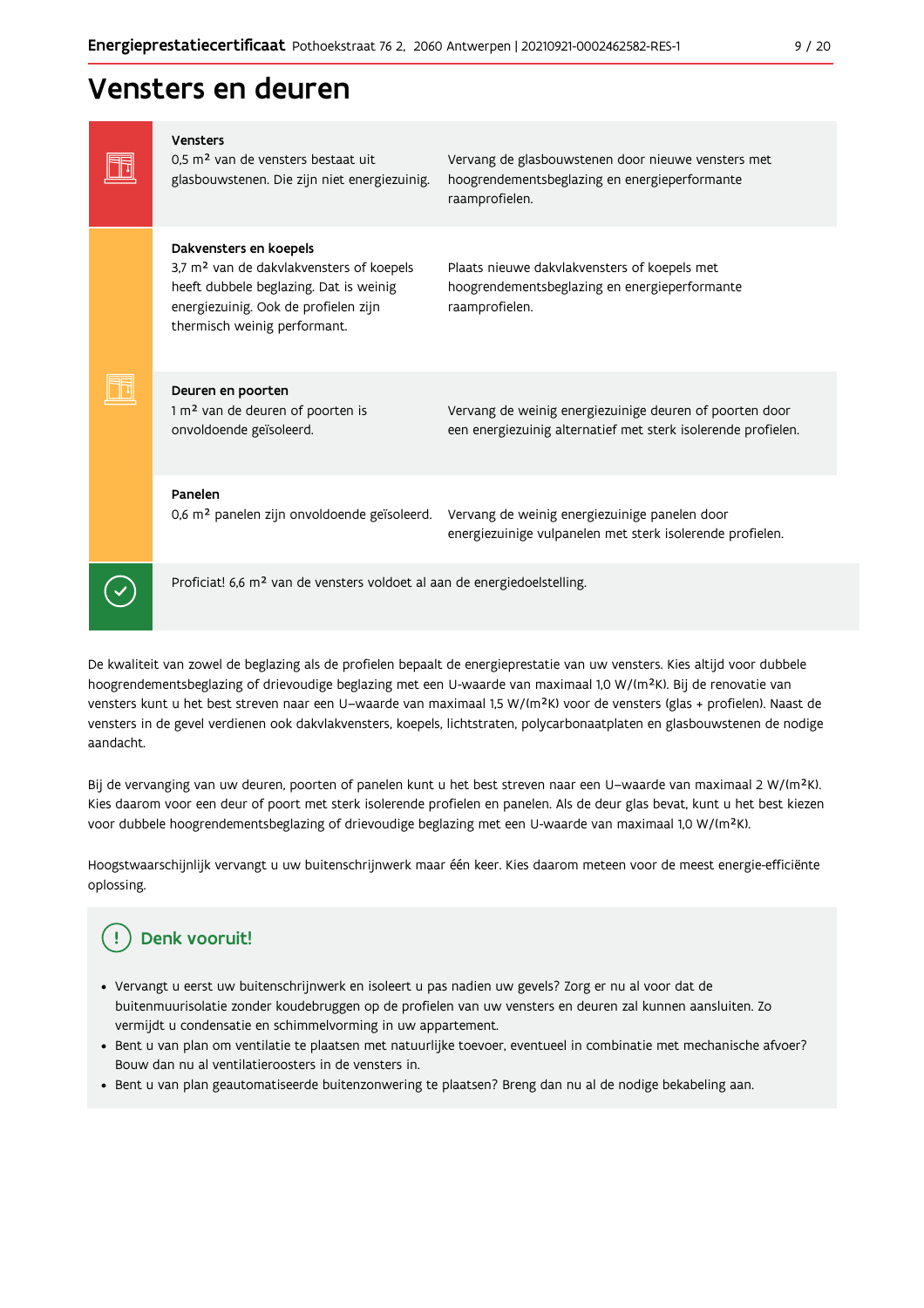### Vensters vervangen

Het venster (glas + profielen) in zijn geheel vervangen is op energetisch vlak de beste oplossing. Als het om bepaalde redenen (esthetisch, bouwkundige regelgeving ...) niet mogelijk of gewenst is om het volledige venster te vervangen, vervang dan minstens het glas of plaats een dubbel raam of voorzetglas. Besteed altijd voldoende aandacht aan een luchtdichte plaatsing van het buitenschrijnwerk.

Beschikt u nog over oude rolluikkasten? Vervang ze door geïsoleerde luchtdichte kasten.

#### Deuren, poorten of panelen vervangen

Zorg ervoor dat deuren, poorten of panelen luchtdicht geplaatst worden. Een luchtdichte buitendeur is aan vier kanten uitgerust met een goede dichting. Aan de onderkant van de deur wordt daarvoor vaak gebruikgemaakt van een zogenaamde valdorpel. Dat is een automatisch tochtprofiel dat onzichtbaar in de onderkant van de deur is ingewerkt. Door een mechanisme gaat de valdorpel automatisch naar beneden als de deur dichtgaat en komt hij naar omhoog als de deur geopend wordt.

## Pas op!

· Dankzij de vervanging van het buitenschrijnwerk gaat de luchtdichtheid van uw appartement er sterk op vooruit en kan de luchtverversing niet meer gebeuren via spleten en kieren. Voorzie dus een ventilatiesysteem om uw appartement te ventileren. Dat is niet enkel essentieel om vochtproblemen te vermijden, maar ook voor uw gezondheid en uw comfort.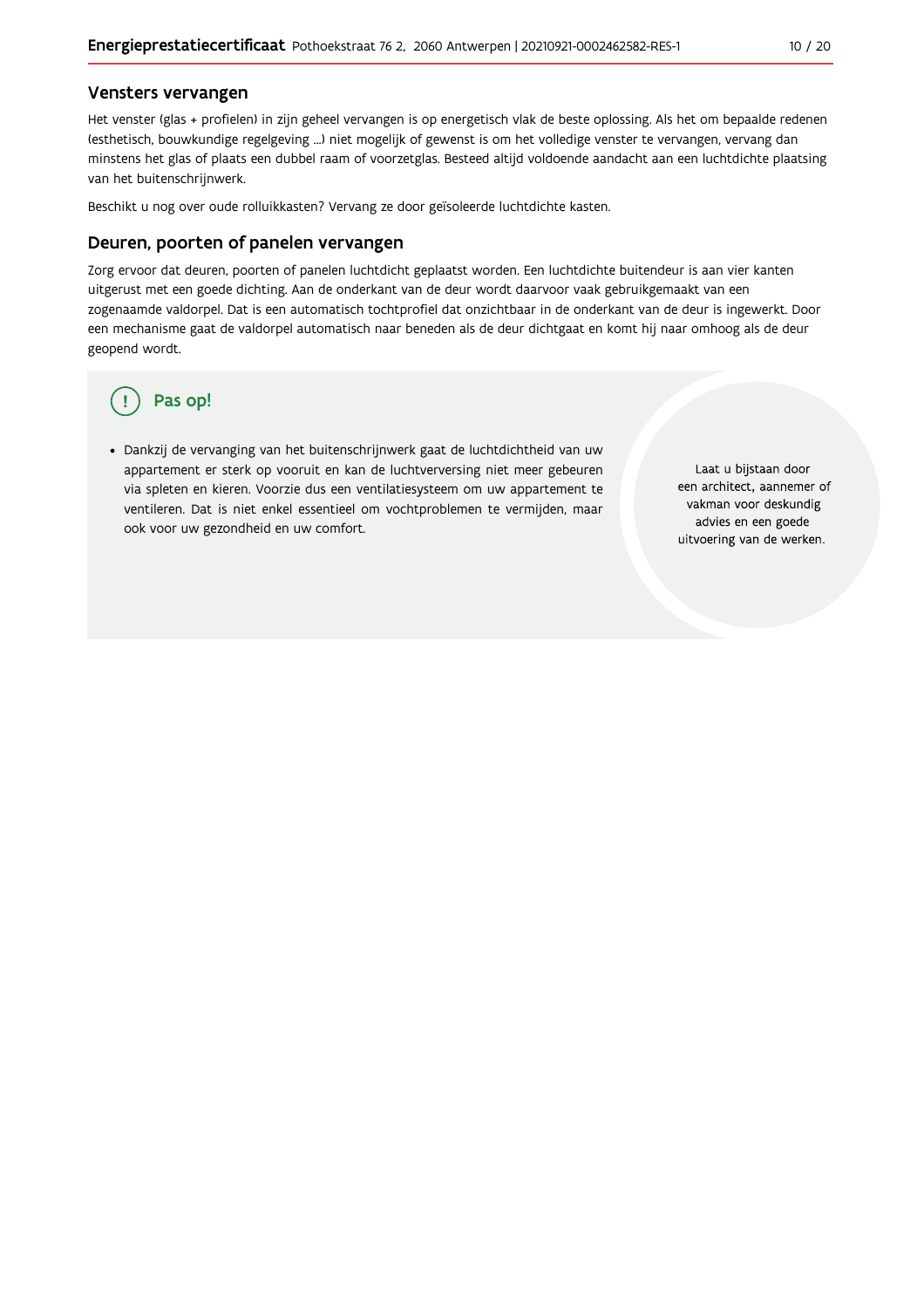## Technische fiche van de vensters

De energiedeskundige heeft de onderstaande gegevens ingevoerd. Bezorg die gegevens aan uw vakman.

|           | Beschrijving   | Oriëntatie               | Helling         | Oppervlakte (m <sup>2</sup> ) | bekend<br>$U$ –waarde l $(W/(m^2K))$ | <b>Beglazing</b>                           | Buitenzonwering | Profiel    | Berekende U-waarde<br>(W/(m <sup>2</sup> K)) |
|-----------|----------------|--------------------------|-----------------|-------------------------------|--------------------------------------|--------------------------------------------|-----------------|------------|----------------------------------------------|
|           | In voorgevel   |                          |                 |                               |                                      |                                            |                 |            |                                              |
|           | VG1-GL3        | W                        | verticaal       | 0,7                           | $\overline{\phantom{a}}$             | dubbel glas<br>U=1,00 W/(m <sup>2</sup> K) | vaste bediening | kunst>2000 | 1,54                                         |
|           | VG1-GL4        | W                        | verticaal       | 2,1                           | -                                    | dubbel glas<br>U=1,00 W/(m <sup>2</sup> K) |                 | kunst>2000 | 1,54                                         |
|           | VG1-GL2        | W                        | verticaal       | $\mathbf{1}$                  |                                      | dubbel glas<br>$U=1,00 W/(m^2K)$           | vaste bediening | kunst>2000 | 1,54                                         |
| ٠         | VG1-GL1        | W                        | verticaal       | $\mathbf{1}$                  | $\qquad \qquad \blacksquare$         | dubbel glas<br>U=1,00 W/(m <sup>2</sup> K) | vaste bediening | kunst>2000 | 1,54                                         |
|           | VG1-GL6        | W                        | verticaal       | 0,5                           |                                      | glasbouwstenen                             | vaste bediening | geen       | 3,50                                         |
|           | In achtergevel |                          |                 |                               |                                      |                                            |                 |            |                                              |
|           | AG1-GL1        | O                        | verticaal       | 1.7                           | $\overline{\phantom{a}}$             | dubbel glas<br>U=1,00 W/(m <sup>2</sup> K) |                 | kunst>2000 | 1.54                                         |
|           | In plat dak    |                          |                 |                               |                                      |                                            |                 |            |                                              |
|           | PD1-GL1        | $\overline{\phantom{a}}$ | horizontaal     | 1.3                           | $\overline{\phantom{a}}$             | dubbel glas                                | -               | kunst 1?k  | 3,01                                         |
| $\bullet$ | PD1-GL2        |                          | horizontaal 2,4 |                               | $\overline{\phantom{a}}$             | dubbel glas                                |                 | kunst 1?k  | 3,01                                         |

#### Legende glastypes

| dubbel glas          | Gewone dubbele beglazing                         | glasbouwstenen Glasbouwstenen |              |
|----------------------|--------------------------------------------------|-------------------------------|--------------|
| Legende profieltypes |                                                  |                               |              |
| kunst 1?k            | Kunststof profiel, 1 kamer of geen<br>informatie | geen                          | Geen profiel |
| kunst>2000           | Kunststof profiel, 2 of meer kamers<br>≥2000     |                               |              |

## Technische fiche van de deuren, poorten en panelen

De energiedeskundige heeft de onderstaande gegevens ingevoerd. Bezorg die gegevens aan uw vakman.



#### Legende deur/paneeltypes

b deur/paneel niet in metaal

kunst>2000 Kunststof profiel, 2 of meer kamers ≥2000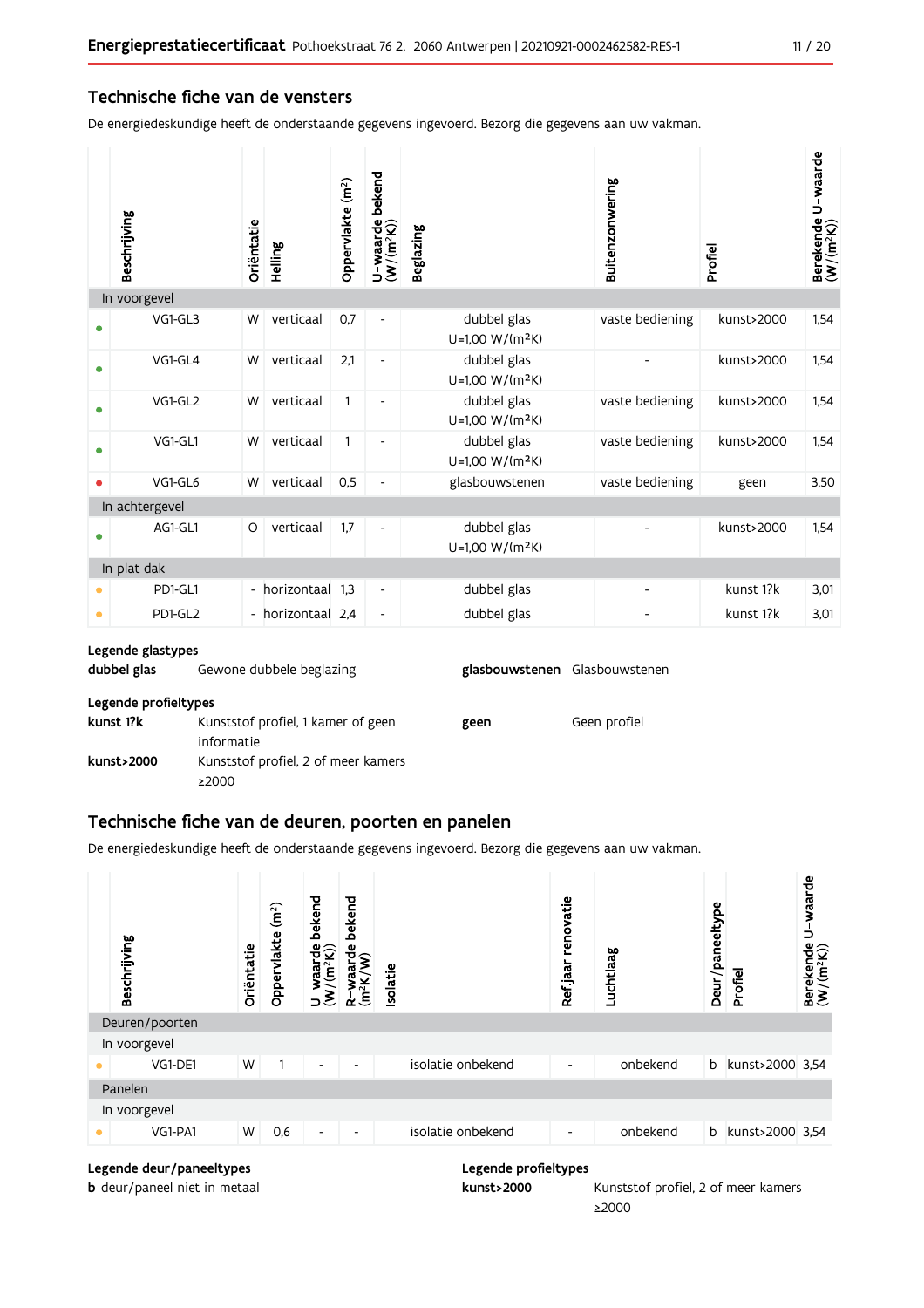## **Muren**



#### Muur

105 m<sup>2</sup> van de muren is vermoedelijk niet geïsoleerd.

Plaats isolatie aan de binnenkant van de muur of plaats isolatie aan de buitenkant van de muur.

Bij de isolatie van de muren kunt u het best streven naar een U-waarde van maximaal 0,24 W/(m<sup>2</sup>K). Dat komt overeen met een isolatielaag van ongeveer 14 cm minerale wol, EPS of XPS ( $\lambda_a$  = 0,035 W/(mK)) of 10 cm PUR of PIR ( $\lambda_a$  = 0,023 W/(mK)). Als u de isolatie tussen regelwerk plaatst, breng dan minstens 6 cm extra isolatie aan.

Hoogstwaarschijnlijk renoveert u uw muren maar één keer grondig. Isoleer daarom meteen maximaal. De energiedoelstelling van 0,24 W/(m<sup>2</sup>K) vormt de basis, maar u kunt altijd streven naar beter.

#### Pas op! (၂

- · De warmteverliezen worden niet alleen beperkt door goed te isoleren, maar ook door luchtlekken te vermijden. Besteed voldoende aandacht aan het luchtdicht aansluiten van de muurisolatie op vensters en deuren, de vloer en het dak.
- · Door het isoleren van de muren gaat de luchtdichtheid van uw appartement er op vooruit en kan de luchtverversing niet meer gebeuren via spleten en kieren. Voorzie dus een ventilatiesysteem om uw appartement te ventileren. Dat is niet enkel essentieel om vochtproblemen te vermijden, maar ook voor uw gezondheid en uw comfort.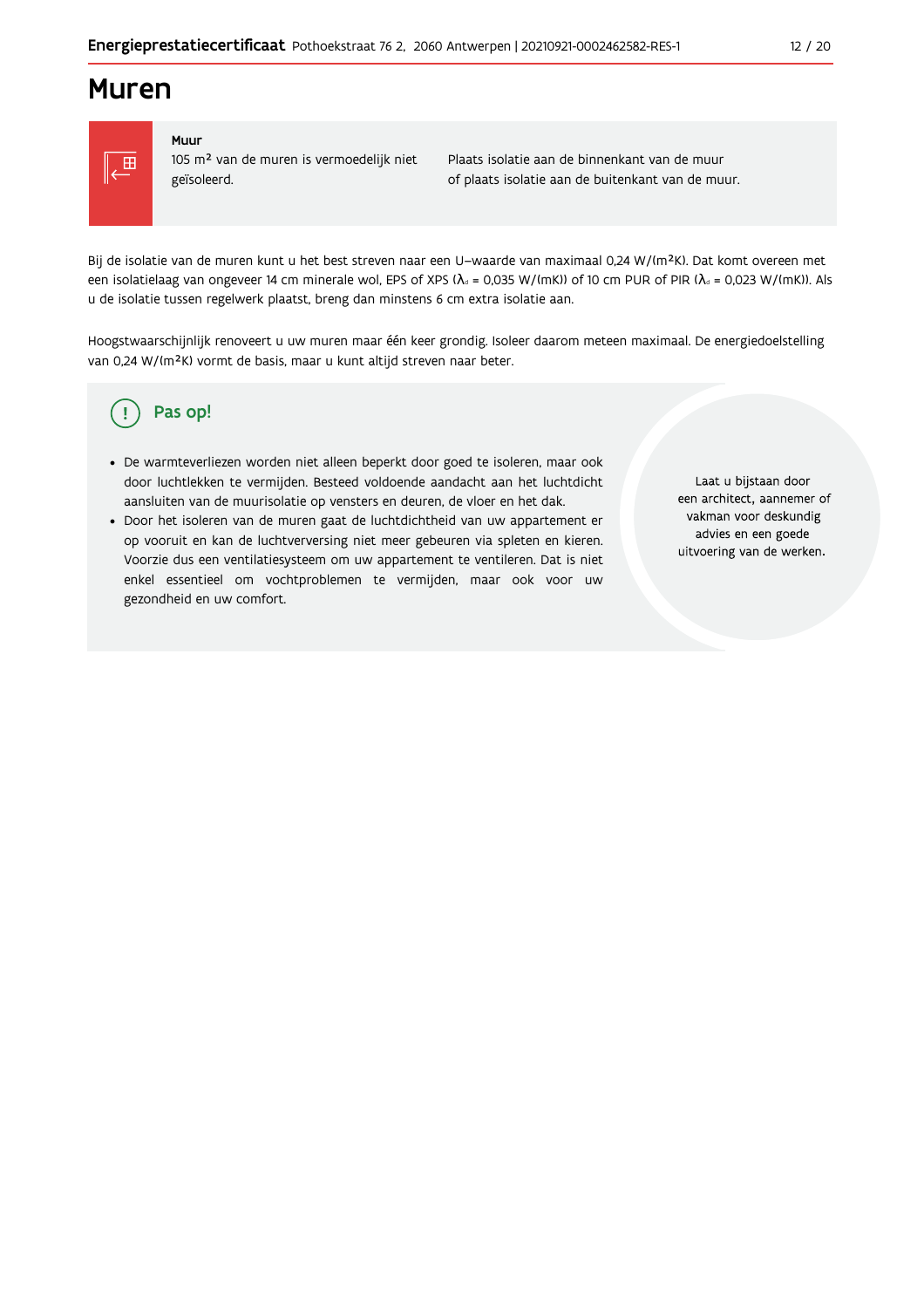## Methodes om buitenmuren te isoleren

Er bestaan een aantal methodes om muren te isoleren. U kunt die methodes combineren om de energiedoelstelling van 0,24 W/(m<sup>2</sup>K) te halen.

## Muren aan de buitenkant isoleren

Dat kan door een extra buitenmuur met een geïsoleerde spouw op te trekken of door isolatiemateriaal aan te brengen met daarop een bepleistering of een nieuwe gevelbekleding.



1. Buitenmuur | 2. Isolatie | 3. Vochtscherm | 4. Afwerkingslaag | 5. Stijl- en regelwerk (optioneel)

## $\bigoplus$

- Bouwfysisch veruit de beste oplossing.
- Koudebruggen worden weggewerkt.
- · Nieuw uitzicht van het appartement.

## $\odot$

- Vrij dure oplossing.
- · Niet toepasbaar bij beschermde of siergevels.
- Soms is een stedenbouwkundige vergunning vereist.

## Denk vooruit!

- · Nadien uw dak isoleren? Zorg nu al dat de dakisolatie zal kunnen aansluiten op de muurisolatie.
- · Vernieuw eerst vensters en deuren (indien nodig), zodat de buitenisolatie hierop kan aansluiten.
- Hou nu al rekening met later te plaatsen zonwering.

## Muren aan de binnenkant isoleren

Isolatieplaten kunnen rechtstreeks op de bestaande muur bevestigd worden of een structuur in hout of metaal kan opgevuld worden met isolatie ('voorzetwandsysteem'). Binnenisolatie is een delicaat werk. Vraag advies aan een vakman of laat het uitvoeren door een gecertificeerd aannemer



1. Buitengevel | 2. Isolatie | 3. Dampscherm | 4. Binnenafwerking | 5. Stijl- en regelwerk (optioneel)

## $\bigoplus$

- Relatief eenvoudig zelf uit te voeren.
- Geen invloed op het uitzicht van het appartement.

## ⊝

- Bouwfysisch de meest delicate oplossing.
- · De binnenruimte verkleint en stopcontacten, leidingen en radiatoren moeten worden verplaatst.

## Denk vooruit!

- Vernieuw eerst vensters en deuren (indien nodig), zodat de binnenisolatie hierop kan aansluiten.
- · Breng eventueel wandverstevigingen aan om later kaders en kasten te kunnen ophangen.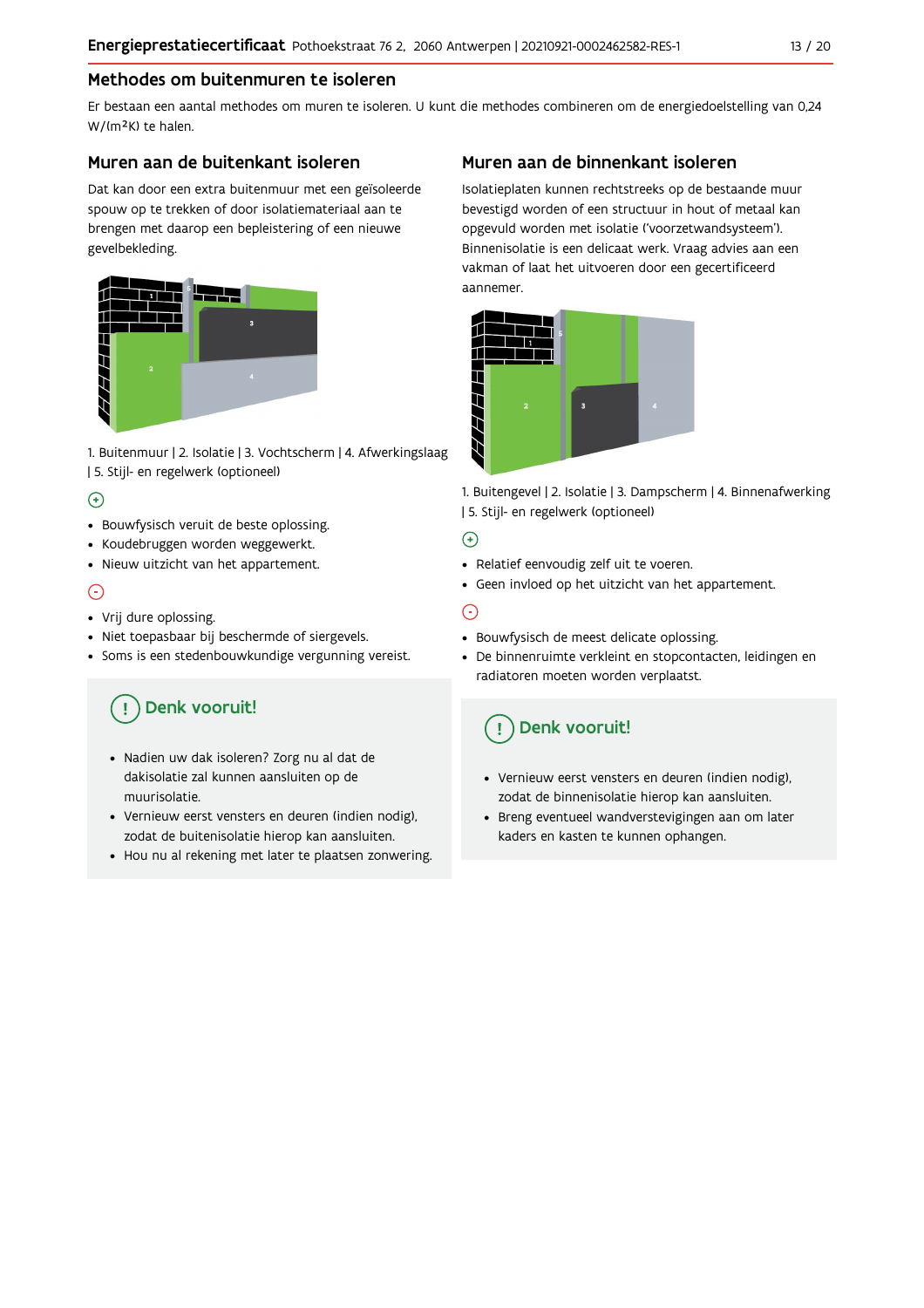## Technische fiche van de muren

De energiedeskundige heeft de onderstaande gegevens ingevoerd. Bezorg die gegevens aan uw vakman.

|            | Beschrijving                         | Oriëntatie  | Netto-oppervlakte (m <sup>2</sup> ) | Diepte onder maaiveld (m) | U-waarde bekend (W/(m <sup>2</sup> K)) | R-waarde bekend (m <sup>2</sup> K/W) | <b>Isolatie</b>   | Refjaar renovatie        | Luchtlaag | Muurtype | Berekende U-waarde<br>(W/(m <sup>2</sup> K)) |
|------------|--------------------------------------|-------------|-------------------------------------|---------------------------|----------------------------------------|--------------------------------------|-------------------|--------------------------|-----------|----------|----------------------------------------------|
| Buitenmuur |                                      |             |                                     |                           |                                        |                                      |                   |                          |           |          |                                              |
|            | Voorgevel                            |             |                                     |                           |                                        |                                      |                   |                          |           |          |                                              |
|            | VG1                                  | W           | 12,9                                |                           |                                        |                                      | isolatie onbekend | $\overline{\phantom{a}}$ | onbekend  | a        | 2,33                                         |
|            | Achtergevel                          |             |                                     |                           |                                        |                                      |                   |                          |           |          |                                              |
|            | AG1                                  | $\circ$     | 27                                  |                           |                                        |                                      | isolatie onbekend | $\overline{\phantom{a}}$ | onbekend  | a        | 2,33                                         |
|            | Rechtergevel                         |             |                                     |                           |                                        |                                      |                   |                          |           |          |                                              |
|            | RG1                                  | Z           | 42                                  |                           |                                        |                                      | isolatie onbekend | $\overline{\phantom{a}}$ | onbekend  | a        | 2,33                                         |
|            | Linkergevel                          |             |                                     |                           |                                        |                                      |                   |                          |           |          |                                              |
|            | LG1                                  | N           | 23                                  | $\overline{a}$            |                                        |                                      | isolatie onbekend | $\overline{\phantom{a}}$ | onbekend  | a        | 2,33                                         |
|            | Muur in contact met verwarmde ruimte |             |                                     |                           |                                        |                                      |                   |                          |           |          |                                              |
|            | Voorgevel                            |             |                                     |                           |                                        |                                      |                   |                          |           |          |                                              |
|            | VG <sub>2</sub>                      | W           | 8.8                                 | Ĭ.                        |                                        |                                      | isolatie onbekend | $\overline{\phantom{a}}$ | onbekend  | a        | 1,92                                         |
|            | Rechtergevel                         |             |                                     |                           |                                        |                                      |                   |                          |           |          |                                              |
|            | RG <sub>2</sub>                      | $\mathsf Z$ | 15,6                                | $\frac{1}{2}$             |                                        | $\overline{\phantom{0}}$             | isolatie onbekend | $\overline{\phantom{a}}$ | onbekend  | a        | 1,92                                         |
|            | Linkergevel                          |             |                                     |                           |                                        |                                      |                   |                          |           |          |                                              |
|            | LG2                                  | N           | 36                                  | -                         | $\overline{\phantom{a}}$               | $\overline{\phantom{a}}$             | isolatie onbekend | $\overline{\phantom{a}}$ | onbekend  | a        | 1,92                                         |
|            |                                      |             |                                     |                           |                                        |                                      |                   |                          |           |          |                                              |

### Legende

a muur niet in isolerende snelbouwsteen of cellenbeton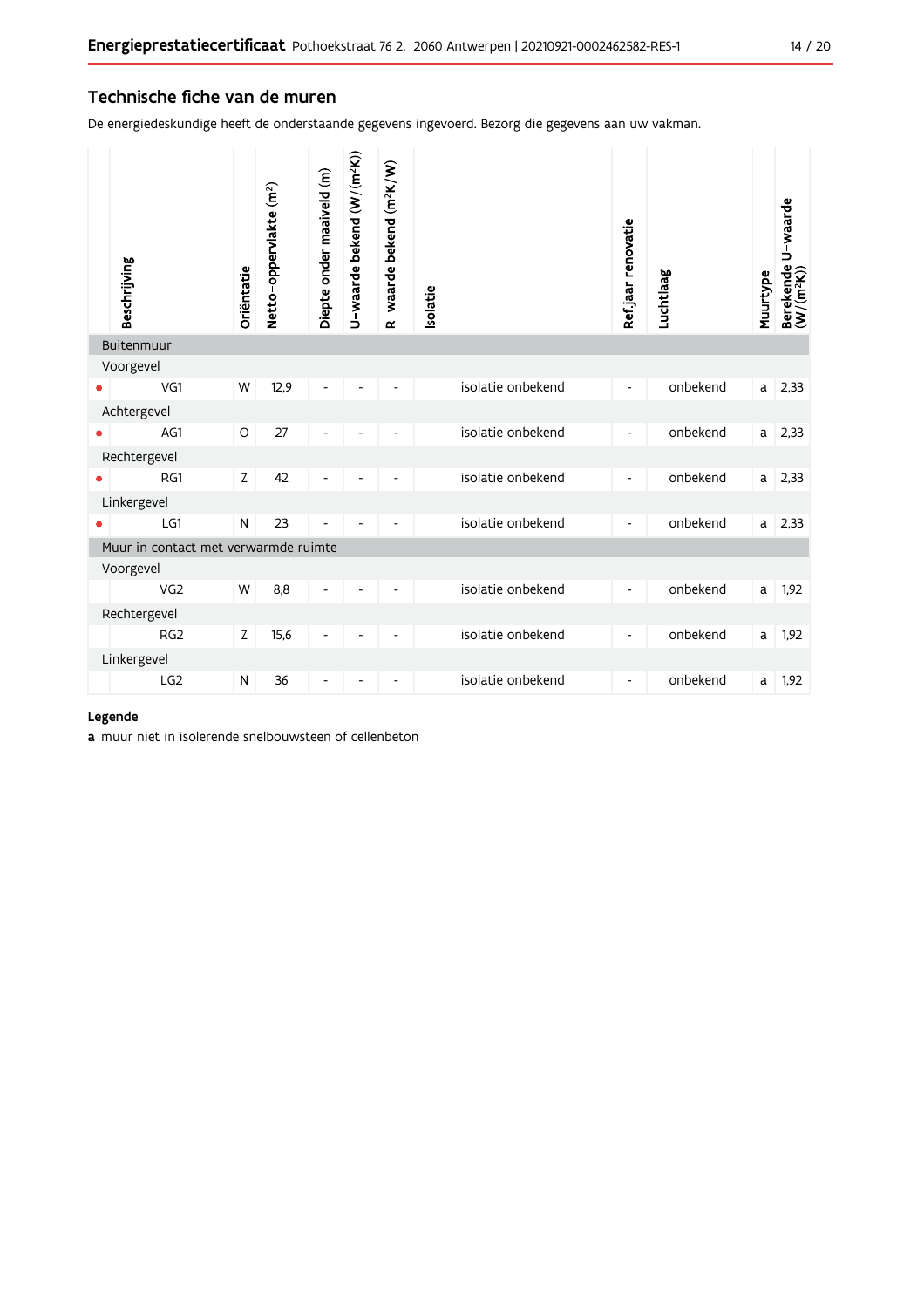## Vloeren

Vloer op volle grond 63 m<sup>2</sup> van de vloer op volle grond is vermoedelijk niet geïsoleerd.

Plaats isolatie in de vloer.

Bij de isolatie van uw vloeren kunt u het best streven naar een U-waarde van maximaal 0,24 W/(m<sup>2</sup>K). Bij een vloer boven een kelder komt dat overeen met een isolatielaag van ongeveer 10 cm minerale wol ( $\lambda_d$  = 0,040 W/(mK)) of 7 cm gespoten PUR of PIR ( $\lambda_0$  = 0,030 W/(mK)). Omdat de warmteverliezen naar de grond beperkt zijn, hoeft de isolatielaag in vloeren op volle grond iets minder dik te zijn.

Hoogstwaarschijnlijk renoveert u uw vloer(en) maar één keer grondig. Isoleer daarom meteen maximaal. De energiedoelstelling van 0,24 W/(m<sup>2</sup>K) vormt de basis, maar u kunt altijd streven naar beter.

## Een vloer op volle grond isoleren

Om het niveau van uw vloer te kunnen behouden wordt de vloerbedekking, dekvloer en draagvloer afgebroken en wordt de nodige grond uitgegraven. Let daarbij wel op dat uw funderingen diep genoeg zitten. De isolatie wordt op een nieuwe betonplaat aangebracht en afgewerkt met een nieuwe dekvloer en nieuwe vloerbedekking.

Als het geen probleem is dat uw vloer verhoogt, dan is enkel de afbraak van de dekvloer en de vloerbedekking nodig. De isolatie wordt dan op de behouden draagvloer aangebracht en afgewerkt met een nieuwe dekvloer en vloerbedekking. Controleer hierbij altijd of de draagkracht van uw bestaande vloer voldoende groot is.

#### Denk vooruit!  $\mathbf{I}$

- · Nadien uw muren isoleren? Zorg nu al dat de muurisolatie zal kunnen aansluiten op de vloerisolatie. Zo vermijdt u koudebruggen.
- Nadien uw installatie voor ruimteverwarming vervangen? Overweeg dan nu al om vloerverwarming te plaatsen.
- · Denk bij de renovatie van uw vloer al aan de installaties die u later wilt aanpassen. Plaats eventueel wachtbuizen voor technieken (bv. elektriciteitsleidingen) die u later nog wilt toevoegen.

## Pas op!

· Door het isoleren van de vloer is het mogelijk dat de luchtdichtheid van uw appartement er sterk op vooruit gaat. De luchtverversing kan dan niet meer gebeuren via spleten en kieren. Voorzie dus een ventilatiesysteem om uw appartement te ventileren. Dat is niet enkel essentieel om vochtproblemen te vermijden, maar ook voor uw gezondheid en uw comfort.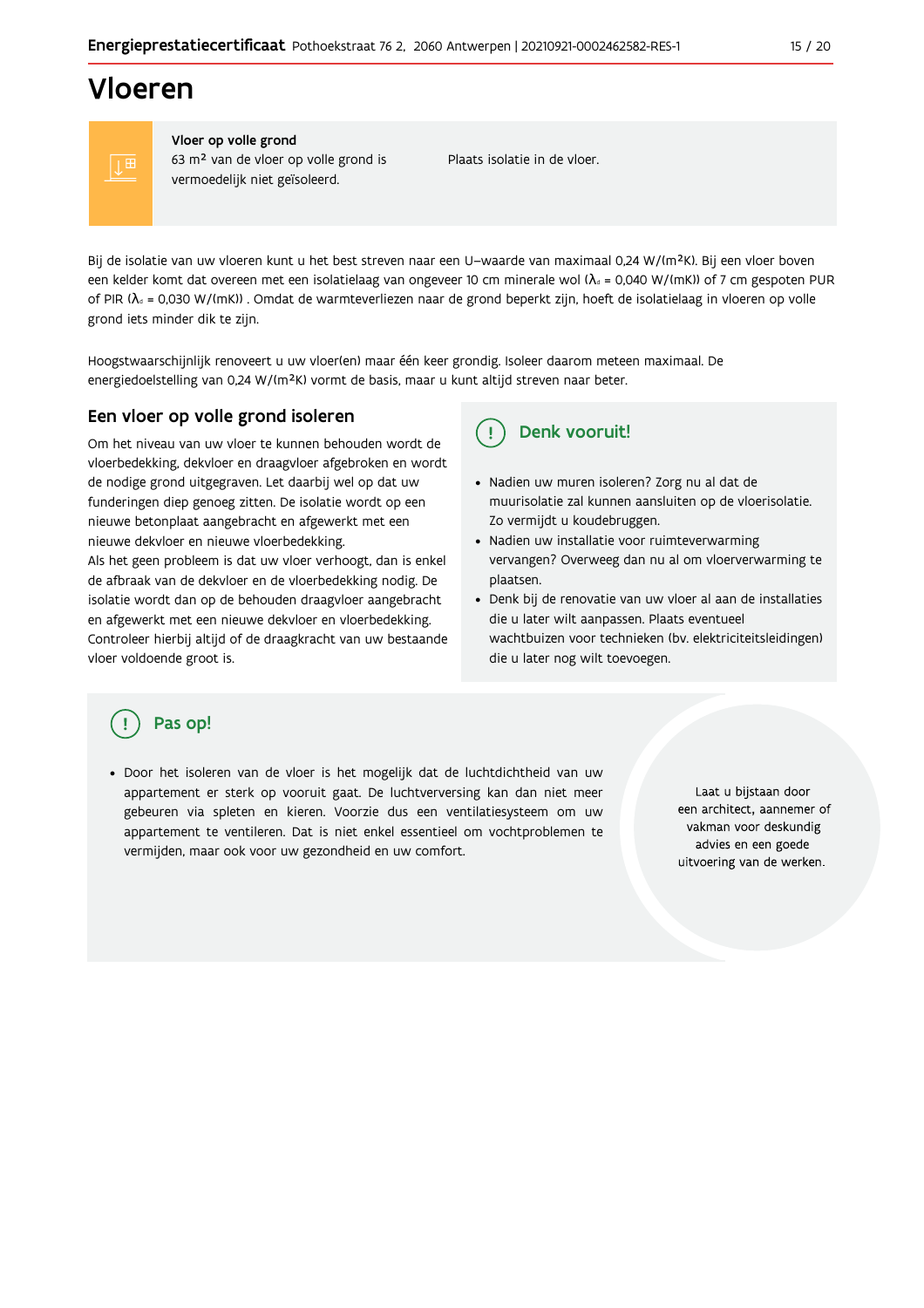## Technische fiche van de vloeren

De energiedeskundige heeft de onderstaande gegevens ingevoerd. Bezorg die gegevens aan uw vakman.



### Legende

a vloer niet in cellenbeton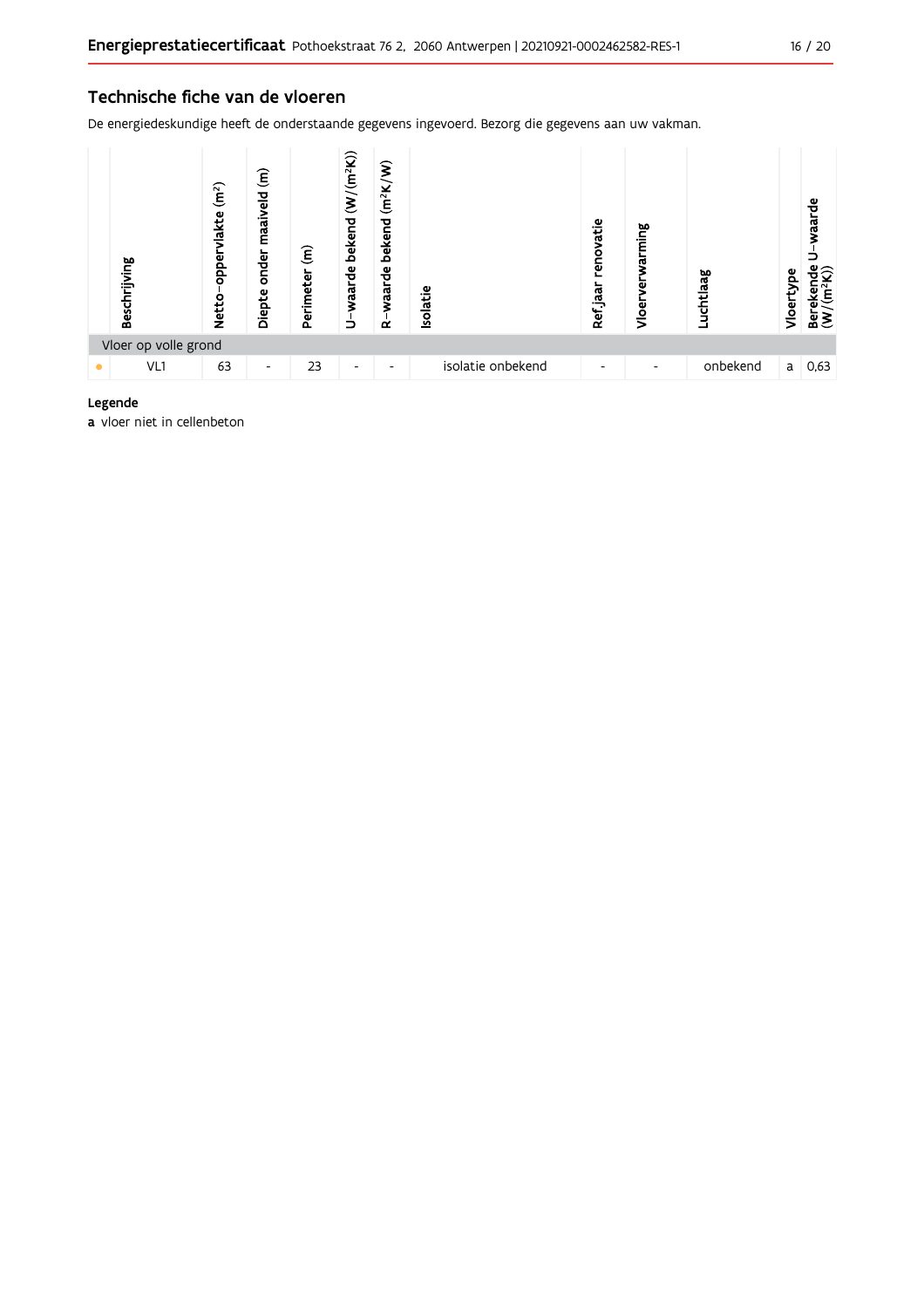## Ruimteverwarming



Proficiat! De verwarmingsinstallatie met condenserende ketel voldoet aan de energiedoelstelling.

## Technische fiche van de ruimteverwarming

De energiedeskundige heeft de onderstaande gegevens ingevoerd. Bezorg die gegevens aan uw vakman.

## Installaties met één opwekker

|                                                           | RV1                      |  |  |
|-----------------------------------------------------------|--------------------------|--|--|
|                                                           | $\odot$                  |  |  |
| Omschrijving                                              | $\overline{a}$           |  |  |
| Type verwarming                                           | centraal                 |  |  |
| Aandeel in volume (%)                                     | 100%                     |  |  |
| Installatierendement (%)                                  | 80%                      |  |  |
| Aantal opwekkers                                          | 1                        |  |  |
| Opwekking                                                 |                          |  |  |
|                                                           | $\odot$                  |  |  |
| Type opwekker                                             | individueel              |  |  |
| Energiedrager                                             | gas                      |  |  |
| Soort opwekker(s)                                         | condenserende ketel      |  |  |
| Bron/afgiftemedium                                        |                          |  |  |
| Vermogen (kW)                                             | $\overline{\phantom{a}}$ |  |  |
| Elektrisch vermogen WKK                                   | $\overline{a}$           |  |  |
| (kW)                                                      |                          |  |  |
| Aantal (woon)eenheden                                     | $\overline{\phantom{a}}$ |  |  |
| Rendement                                                 | 109% t.o.v.              |  |  |
|                                                           | onderwaarde              |  |  |
| Referentiejaar fabricage                                  | 2010                     |  |  |
| Labels                                                    | CE, HR-top               |  |  |
|                                                           | energieklasse A          |  |  |
| Locatie                                                   | binnen beschermd         |  |  |
|                                                           | volume                   |  |  |
| Distributie                                               |                          |  |  |
| <b>Externe stookplaats</b><br>Ongeïsoleerde leidingen (m) | nee<br>0m ≤ lengte ≤ 2m  |  |  |
| Ongeïsoleerde combilus (m)                                | $\overline{a}$           |  |  |
| Aantal (woon)eenheden op                                  | $\overline{a}$           |  |  |
| combilus                                                  |                          |  |  |
| Afgifte & regeling                                        |                          |  |  |
| Type afgifte                                              | radiatoren/convectoren   |  |  |
| Regeling                                                  | pompregeling             |  |  |
|                                                           | thermostatische          |  |  |
|                                                           | radiatorkranen           |  |  |
|                                                           | kamerthermostaat         |  |  |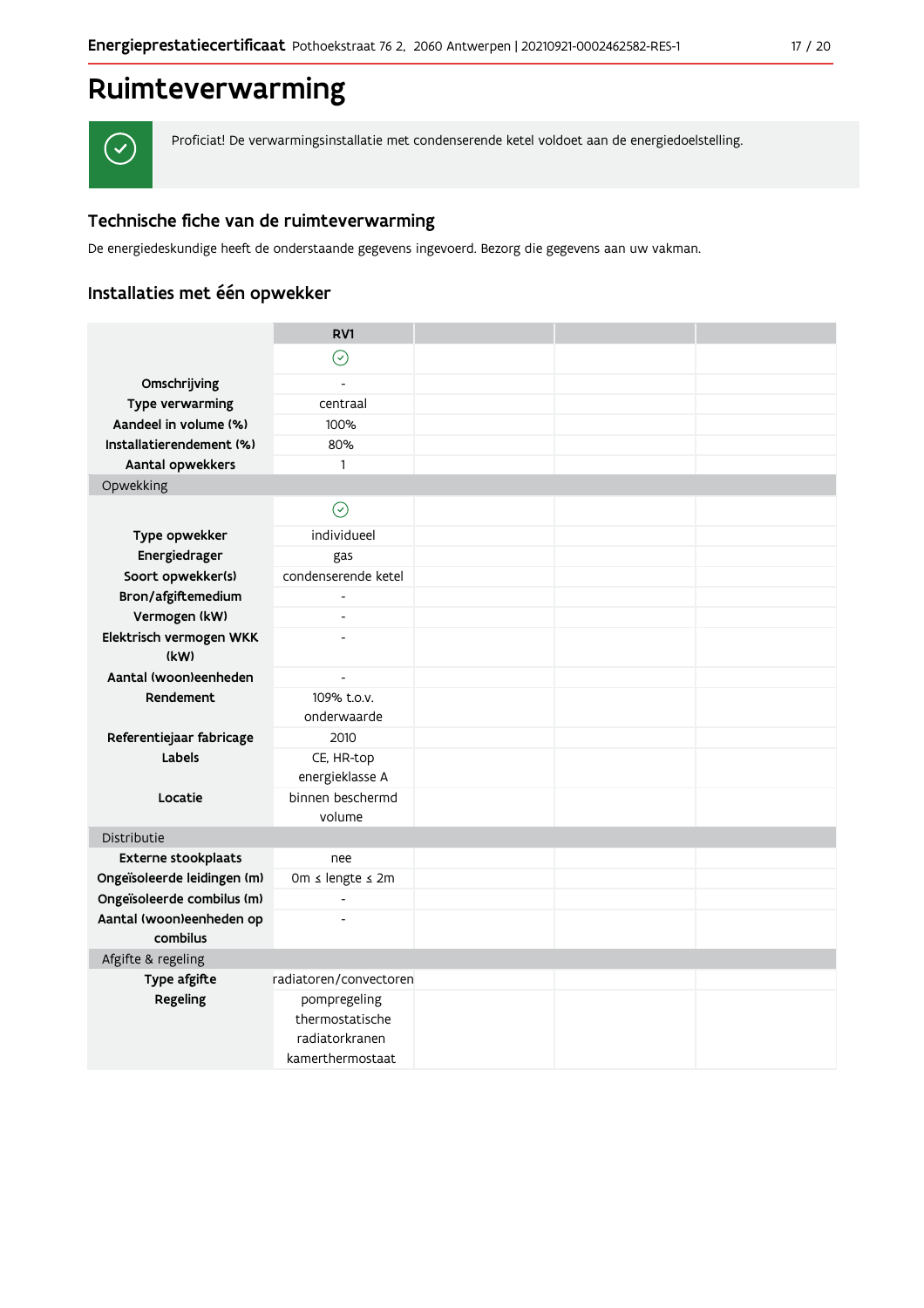## Installaties voor zonne-energie



#### Zonneboiler

Er is geen zonneboiler aanwezig.

Onderzoek de mogelijkheid om een zonneboiler te plaatsen. Raadpleeg hiervoor de zonnekaart of vraag raad aan een vakman.

Zonnepanelen Er zijn geen zonnepanelen aanwezig.

Onderzoek de mogelijkheid om zonnepanelen te plaatsen. Raadpleeg hiervoor de zonnekaart of vraag raad aan een vakman.

De zonnekaart berekent automatisch het zonnepotentieel voor uw gebouw en geeft een indicatie van het aantal zonnepanelen of zonnecollectoren dat u op het dak zou kunnen plaatsen.

Let op: de zonnekaart gaat uit van het elektriciteits- en watergebruik van een standaardgezin. Hou er bij de bepaling van de grootte van de te plaatsen installatie rekening mee dat het elektriciteits- en watergebruik van uw gebouw kan afwijken.

Voor meer informatie over de berekening van het zonnepotentieel kunt u terecht op de zonnekaart via www.energiesparen.be/zonnekaart.

## Zonnepanelen

Zonnepanelen (ook wel fotovoltaïsche panelen of PV-panelen genoemd) zetten de energie van de zon om in elektriciteit.

Bij de bepaling van het aantal te plaatsen zonnepanelen kunt u ervoor kiezen om alleen uw eigen elektriciteitsverbruik te dekken of om meteen het volledige beschikbare dakoppervlak te benutten.

Om de zonnepanelen optimaal te laten renderen, plaatst u ze tussen oostelijke en westelijke richting onder een hoek van 20° tot 60°.

## Zonneboiler

Zonnecollectoren zetten de energie van de zon om in warmte. Een zonneboilerinstallatie bestaat uit zonnecollectoren op het dak en een opslagvat voor warm water. Een zonneboiler verwarmt een deel van het sanitair warm water met gratis zonnewarmte. Als de installatie voldoende groot is, kan ze ook in een deel van uw behoefte voor ruimteverwarming voorzien. Hou er wel rekening mee dat een zonnecollector het hoogste rendement behaalt in de zomer. Het rendement in de winter ligt beduidend lager.

Om de zonnecollectoren optimaal te laten renderen, plaatst u ze tussen oostelijke en westelijke richting onder een hoek van 20° tot 60°.



1. Zonnepaneel | 2. Omvormer | 3. Elektrische toestellen



1. Zonnecollector | 2. Opslagvat zonneboiler | 3. Sanitair warm water | 4. Afgifte-element voor ruimteverwarming (optioneel)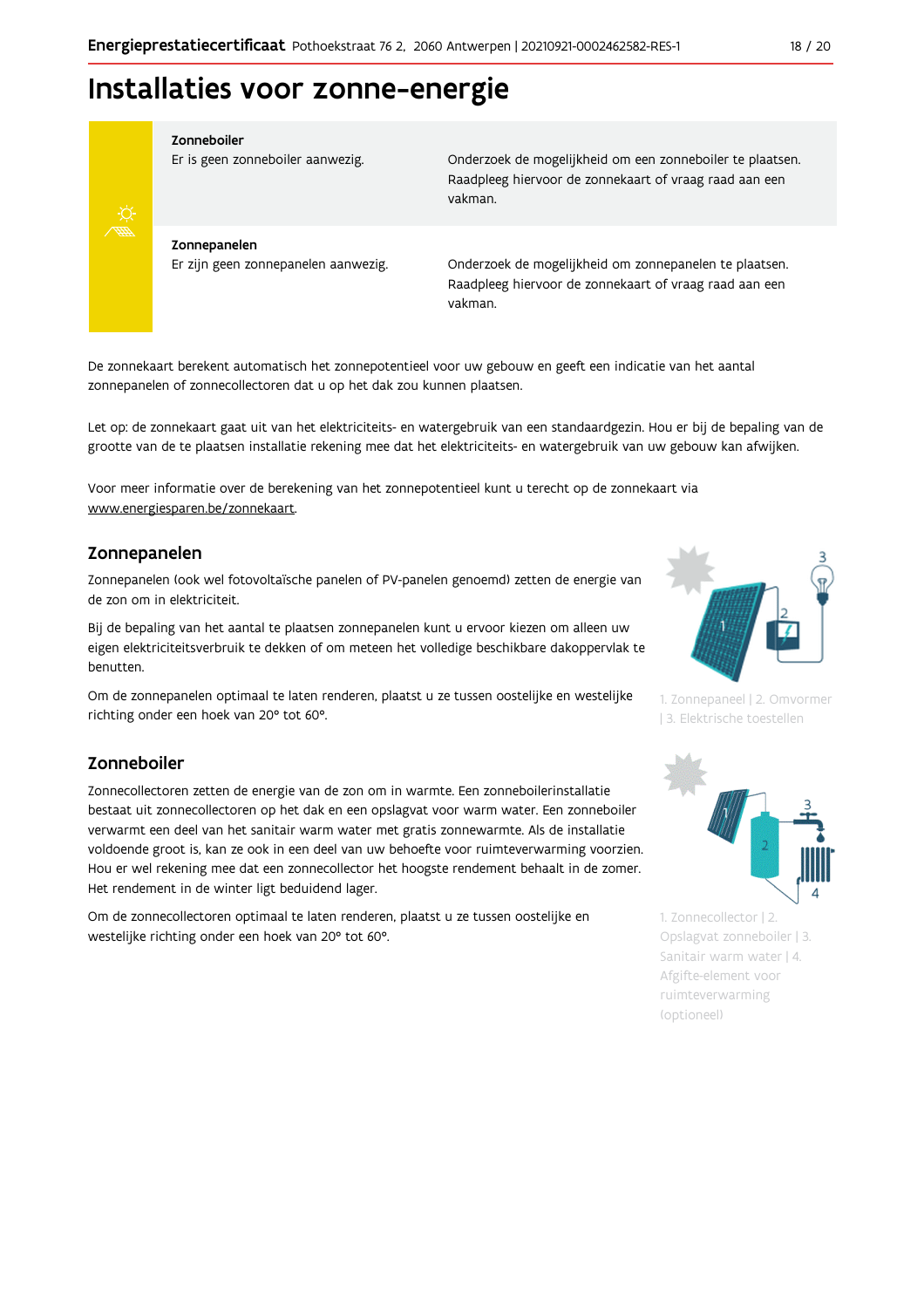#### Ţ Denk vooruit!

- · Zorg ervoor dat het dak waarop u de zonnepanelen of zonnecollectoren plaatst, goed is geïsoleerd. Als de installaties geplaatst zijn, kunt u het dak alleen nog aan de onderkant isoleren.
- · De groenste én de goedkoopste stroom is de stroom die u niet verbruikt. Probeer daarom eerst overbodig elektriciteitsverbruik te vermijden door bijvoorbeeld het sluimerverbruik te verminderen.
- · Beperk ook het gebruik van sanitair warm water door gebruik te maken van een spaardouchekop, een debietbegrenzer of een douchewarmtewisselaar.

#### Pas op! ( !

- · Schaduw van gebouwen, bomen en schoorstenen vermindert de opbrengst van zonnepanelen en zonnecollectoren.
- Informeer bij uw gemeentebestuur of u een bouwvergunning moet aanvragen voor de plaatsing van zonnepanelen of zonnecollectoren.

Laat u bijstaan door een architect, aannemer of vakman voor deskundig advies en een goede uitvoering van de werken.

## Technische fiche van de installaties op zonne-energie

Geen installaties op zonne-energie aanwezig.